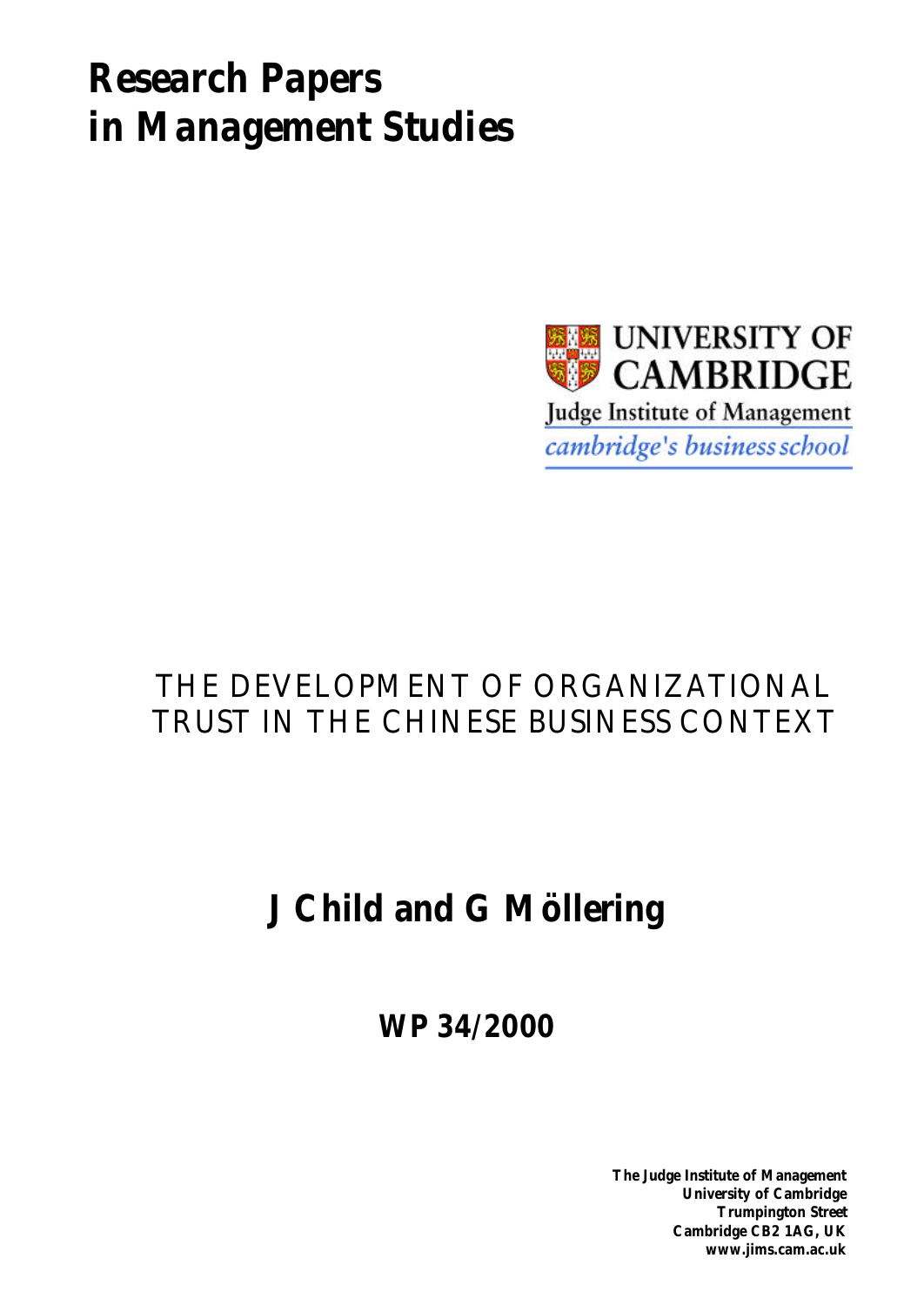These papers are produced by the Judge Institute of Management, University of Cambridge.

The papers are circulated for discussion purposes only. Their contents should be considered preliminary and are not to be quoted without the authors' permission.

## THE DEVELOPMENT OF ORGANIZATIONAL TRUST IN THE CHINESE BUSINESS CONTEXT

## **J Child and G Möllering**

## **WP 34/2000**

Professor John Child Guido Möllering Birmingham Business School Institute for Business Administration University of Birmingham The Ree University of Berlin Tel: +44 121 4146701 Tel: +49 30 83856807 Email: j.child@bham.ac.uk Email: moellerj@wiwiss.fu-berlin.de

Please address enquiries about the series to:

Research Support Manager Judge Institute of Management Trumpington Street Cambridge CB2 1AG, UK Tel: 01223 339700 Fax: 01223 339701 E-mail: research-support@jims.cam.ac.uk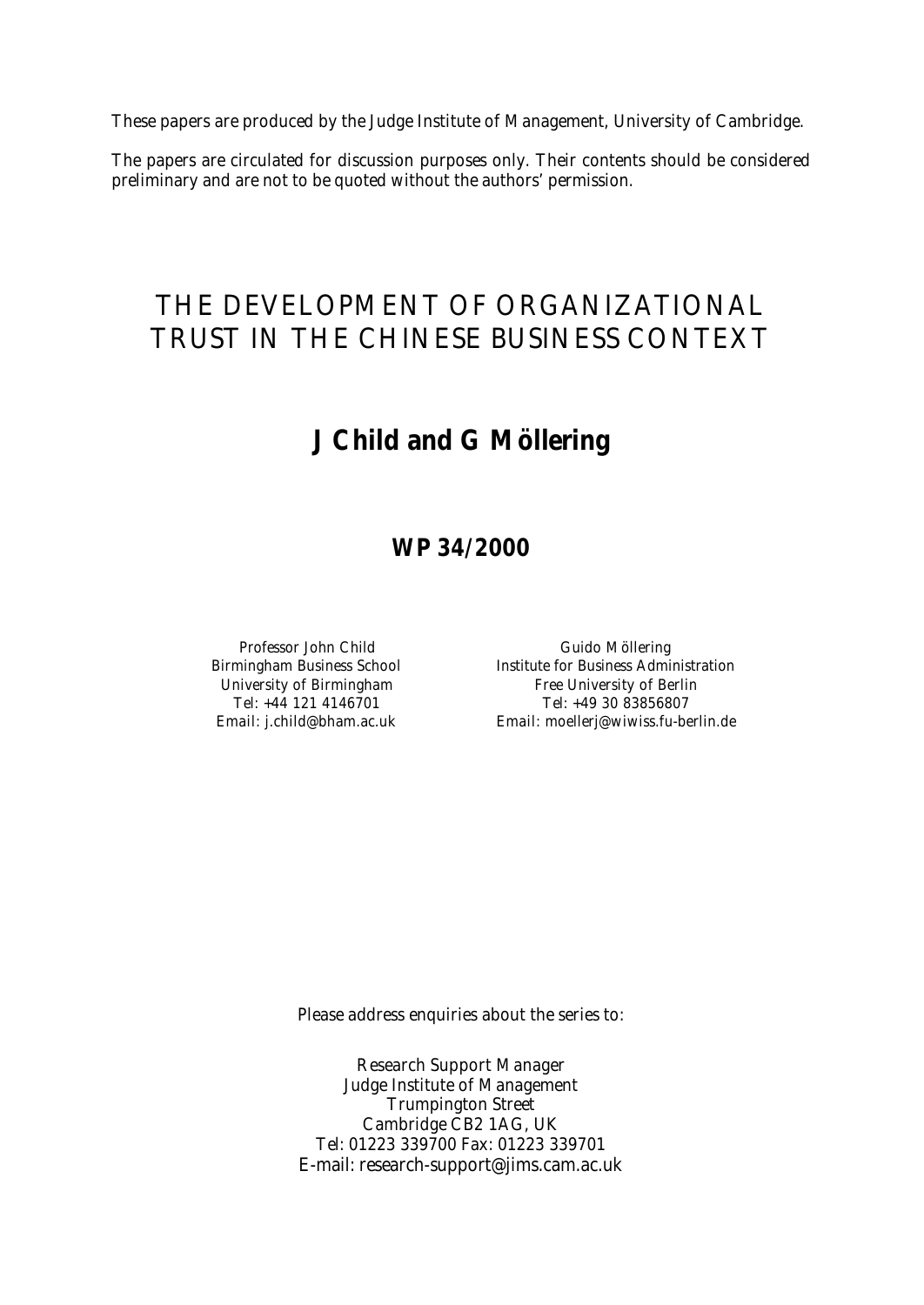## **THE DEVELOPMENT OF ORGANIZATIONAL TRUST IN THE CHINESE BUSINESS CONTEXT**

John Child and Guido Möllering

#### **ABSTRACT**

A consensus has been reached about the necessity for a dynamic theory of trust and its application to organizational processes. This paper contributes to the conceptual and empirical understanding of organizational trust. It reconciles managerial and sociological perspectives on trust development, yielding a pluralistic conceptual framework. It then applies and enriches the framework through the empirical analysis of the constitution and creation of trust in the modernizing Chinese business context as experienced by firms managing from across the border in Hong Kong.

Despite the ostensible cultural affinity between China and Hong Kong, it was found that managers in Hong Kong firms could not rely on traditional foundations for trusting in their China units. Moreover, the traditional means of coping with unreliable institutional provision, namely direct personal contact with government officials, was not effective in generating trust in local personnel. It was the contextual system itself rather than personal contacts with the people administering it that either facilitated or inhibited the development of trust in local staff. Institutional foundations in fact provided a sounder support for organizational trust. The more that manager perceived they could rely on the institutional system rather than having to depend on officials, the greater tended to be their trust in local staff. In addition, a trustconscious management could actively generate trust in its cross-border units through policies that enhanced personal rapport with local staff and introduced an internal institutionalization of organizational practice. These initiatives appear to be valuable ways of developing trust within organizations, particularly in an environment such as that of contemporary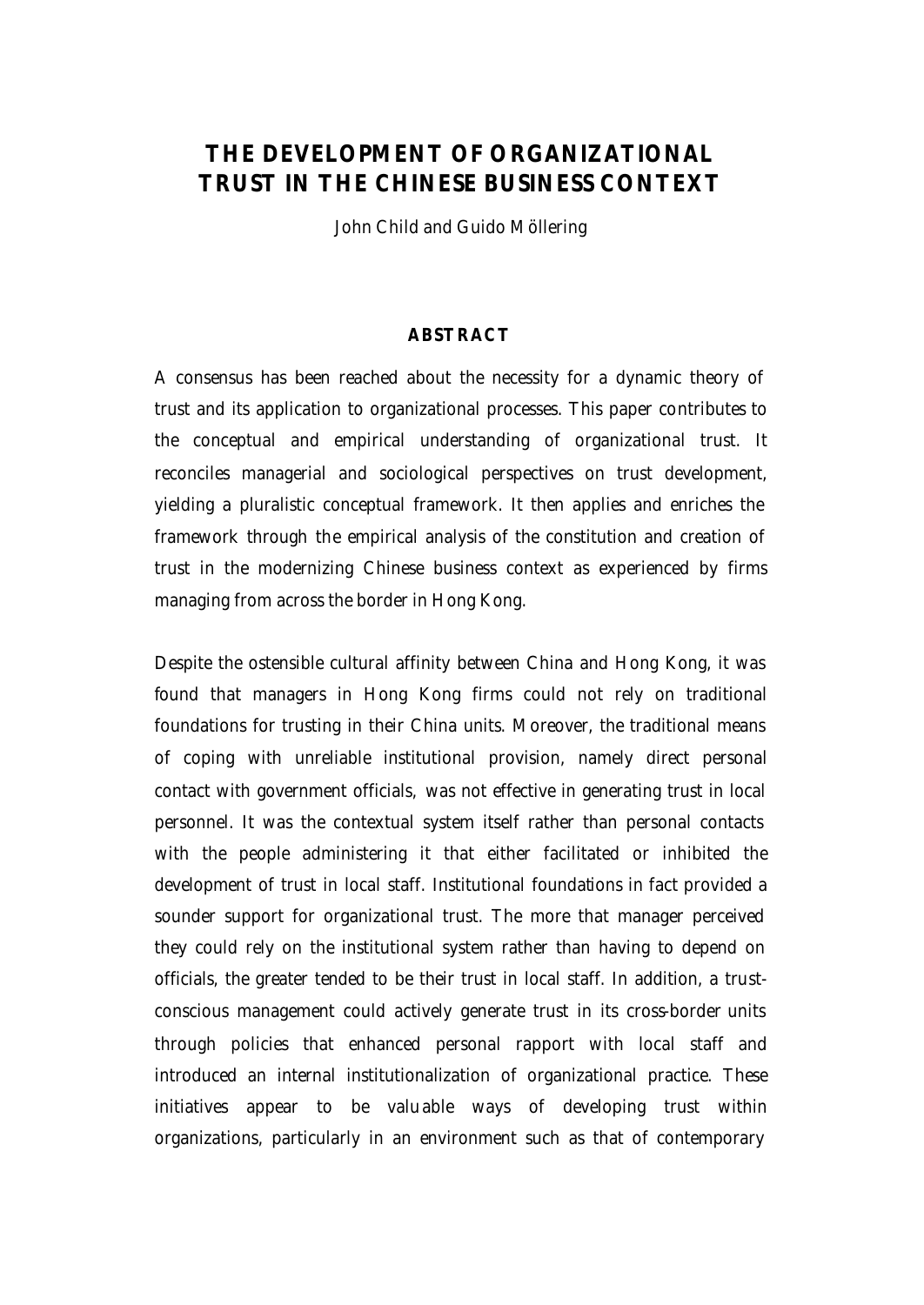China, where both traditional and institutional foundations may not be readily available to foreign managers. The positive correlation of trust within organizational performance adds an incentive for managers to explore these initiatives.

#### **BIOGRAPHICAL NOTE**

John Child holds the Chair of Commerce in the University of Birmingham. He is a Senior Research Associate at the Judge Institute of Management Studies and a Visiting Professor at the School of Business, University of Hong Kong. His interests are foreign investment and management in China, new organizational forms and organizational learning.

Guido Möllering has recently joined the academic staff of the Institute for Business Administration at the Free University of Berlin. He is also a PhD candidate at the Judge Institute of Management Studies. His main interests are trust and inter-organizational relations (networks) and, more broadly, economic sociology and organizational behaviour.

#### **ACKNOWLEDGEMENTS**

The authors gratefully acknowledge financial support from the Hong Kong Government's Industry Support Fund for the research reported in this paper. They have received insightful comments form Leanne Chung, who also supervised the field research.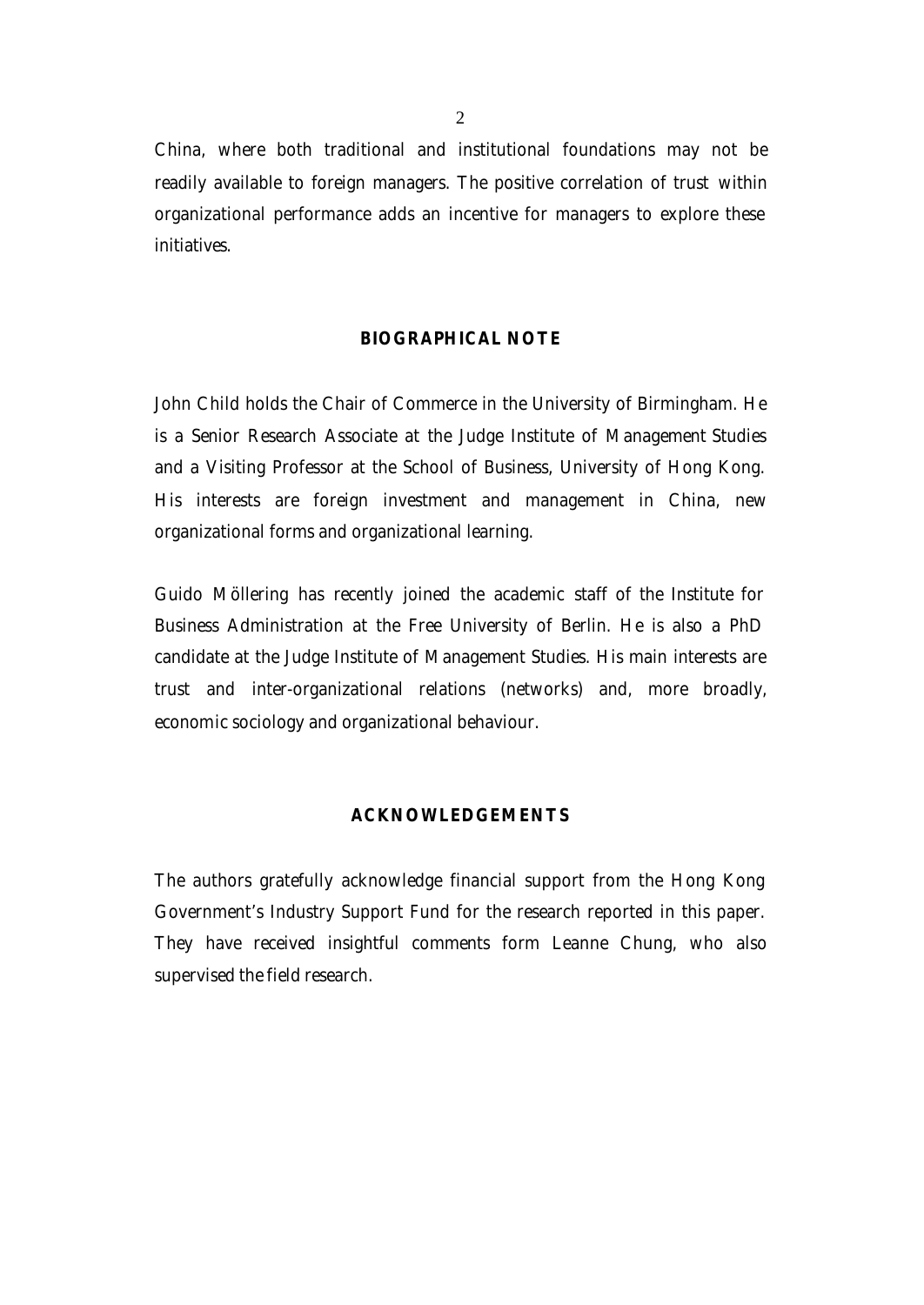#### **I. CONCEPTUAL INTRODUCTION**

#### *Perspectives on Trust Development*

The objective of this paper is a refined conceptual and empirical understanding of organizational trust. In this first part, we reconcile managerial and sociological perspectives on trust development, yielding a pluralistic conceptual framework. Subsequent parts of the paper will build on and enrich this through the empirical analysis of the constitution and creation of trust in the modernizing Chinese business context as experienced within Mainland China by firms managing from across the border in Hong Kong.

Trust research continues to lack coherence, but it seems fair to assume that a consensus has been reached regarding the necessity of a dynamic conceptualization of trust (as noted by the editors of various relevant collections, e.g. Smith *et al.* 1995, Tyler and Kramer 1996, Lane 1998, Rousseau *et al*. 1998). Trust evolves over time in personal, organizational and societal relationships. For heuristic and analytical purposes it has been useful and common to distinguish different types of trust in order to account for the dynamics. Within the management-oriented organization literature, the model presented by Lewicki and Bunker (1996) for work relationships, based on Shapiro *et al.* (1992) and applied to inter-organizational relations by the first author (Child 1998), is a representative example of the plausible view that early on in organizational relations trust tends to be very calculative and reliant on rewards and deterrence, then becomes more mutual and resilient as the deepening knowledge about the other fosters predictability and understanding; then finally – if all goes well – trust leads to an almost complete identification with the other so that desires and intentions are fully integrated and habitually accounted for. Typical management mechanisms that would characterize each phase are: contracts and controls for "calculusbased trust"; intensive communication and courtship for "knowledge-based trust"; proxy representation and social bonding for "identification-based trust".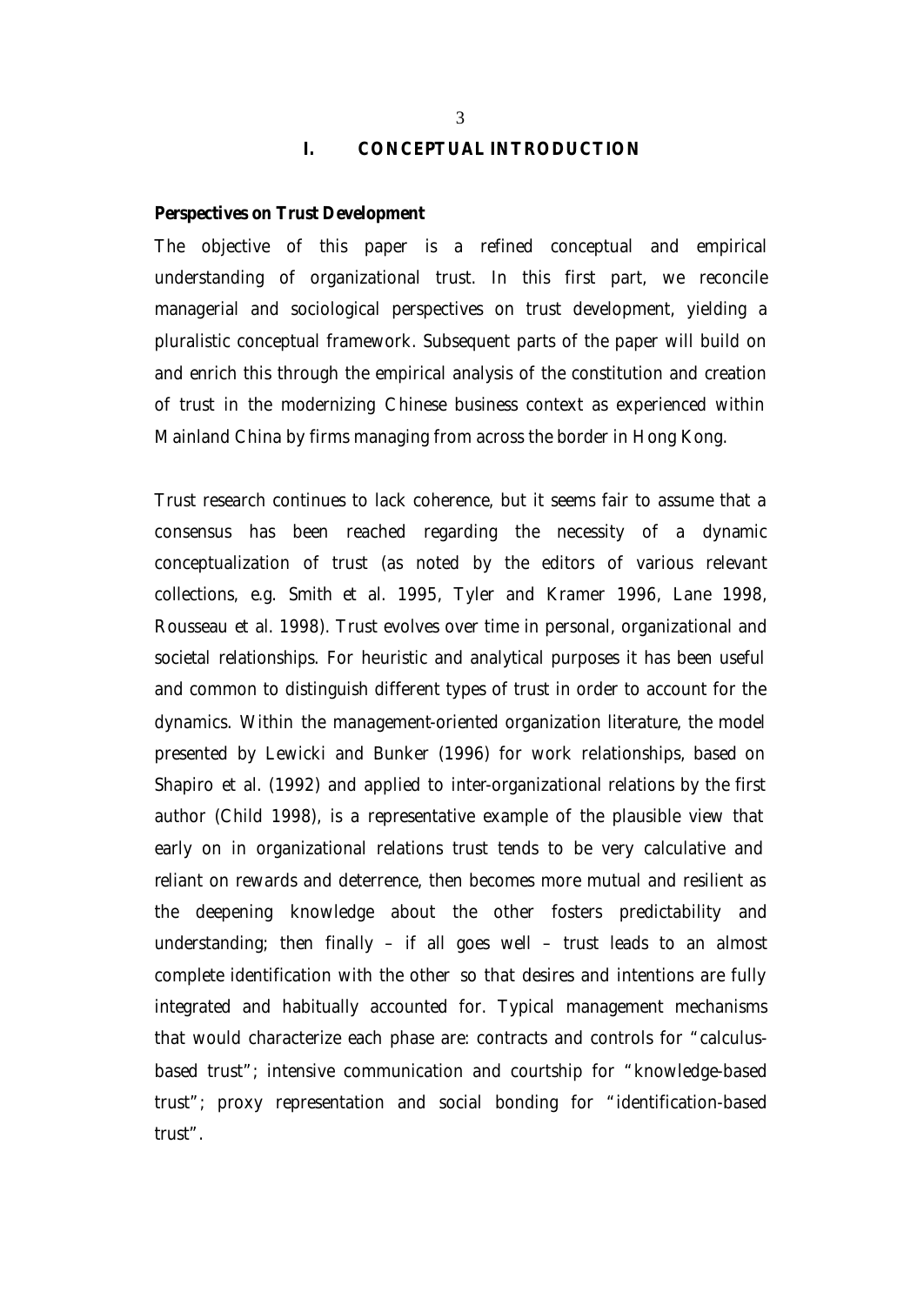The more sociological and historical literature on the development of trust would argue that the Lewicki and Bunker model reflects the state of highly modernized societies in which it is fair to assume that most relationships within and between work organizations have to be built between potentially opportunistic strangers. Therefore recourse to institutional safeguards is needed in the beginning, mutual knowledge takes time to develop, and the other's values and intentions cannot be taken for granted as similar to one's own. By contrast, Zucker (1986) argues in her study of the American economic structure 1840-1920 that, traditionally, trust is first of all "processbased" and therefore reliant on rich information on prior exchanges with others. Thus it is difficult to transfer and resembles "identification-based trust" with regard to the kind of knowledge required. Zucker's second mode of trust is "characteristics-based trust" which is quite freely available and rests on the recognition of social similarity such as ethnicity. It becomes important when exchanges shall occur between parties who can have direct contact but who may not have prior experience with each other. This means that familiar, trustworthy characteristics need to be communicated: one needs to get to know the other (cf. "knowledge-based trust"). Finally, Zucker's "institutionalbased trust" draws on extrinsic protection and legitimation in the same way that Lewicki and Bunker's "calculus-based trust" rests on deterrence (and rewards). This form of trust becomes crucial in highly modernized economies and societies where the parties in an exchange or a transactional relationship remain largely anonymous, possibly separated in time and space, but committed to the same institutional framework.

The "institutionalization" of trust bases observed by Zucker (1986) has been the underlying theme of many other sociological studies, see for example Misztal's (1996) comprehensive overview and Giddens' (1990, 1991, 1994a, 1994b) various contributions on the notion of trust in the transformation from traditional to modern and late-modern societies. Before analyzing the nature and foundations of trust further, we note that the sociological narrative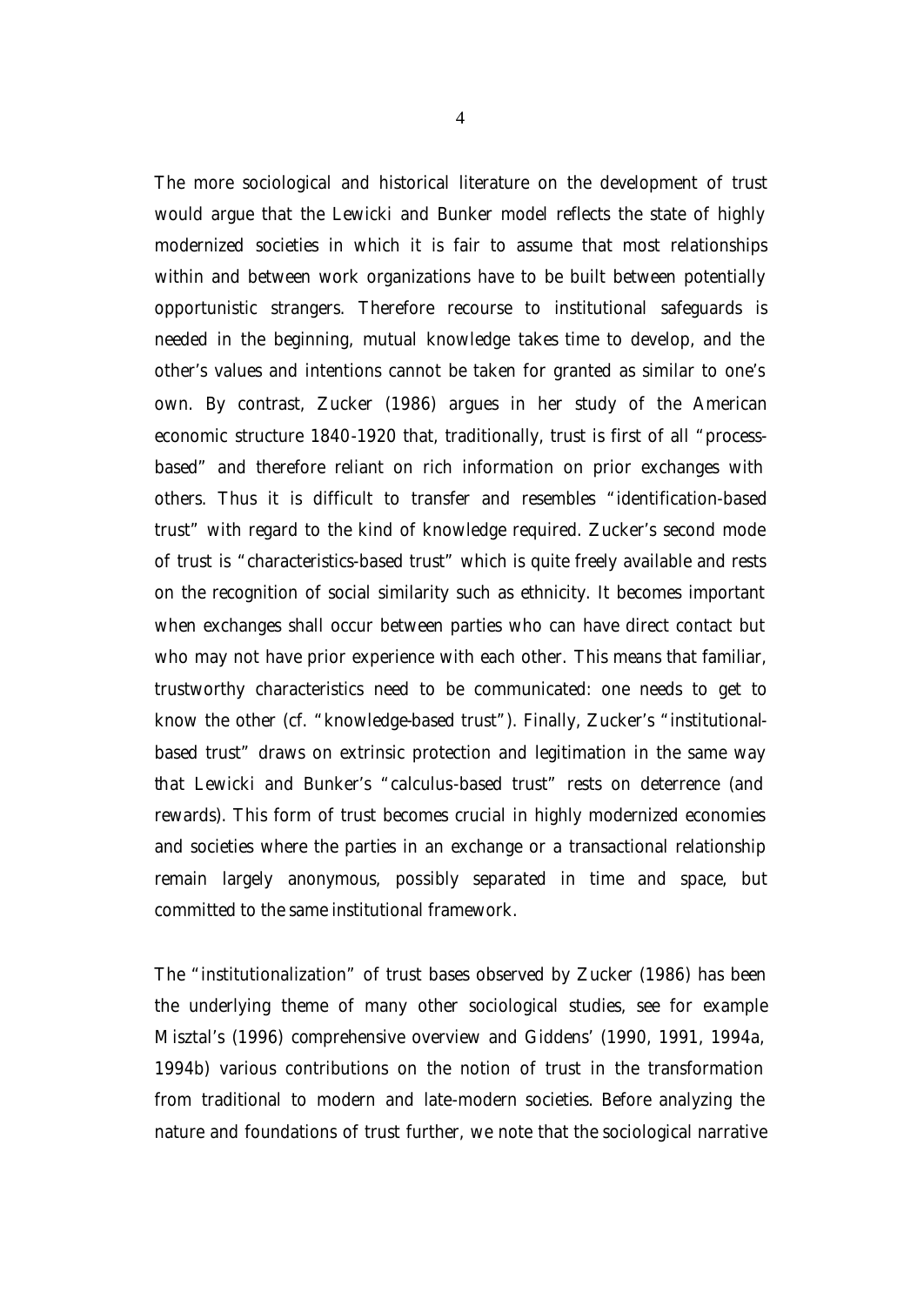(Zucker; Giddens) and the management model (Lewicki and Bunker; Child) can be reconciled. They highlight seemingly opposing but practically complementary forces. In other words, the institutionalization of trust overall is met with a tendency to deinstitutionalize trust in ongoing relationships. Similarly, Giddens (1990) describes both "*dis*embedding" and "*re*embedding" mechanisms in his analysis of late modernity. The possibility of both becomes interesting when remembering Eisenstadt and Roniger's (1984, pp. 294-301) view that trust can also serve to avoid or subvert institutions.

#### *Towards a Conceptual Framework for Trust*

Discussing the dynamic bases of trust appeals to organization researchers, because in this area practical interventions – producing, organizing trust – appear most likely to be fruitful. Yet we must not neglect the peculiar *nature* of trust. The various foundations of trust, whether more or less calculative, more or less institutionalized, represent forms of *knowledge* (understanding) from which trust is supposed to spring. However, an equally defining characteristic of trust is the capacity of dealing with *ignorance*. Simmel identified this further element in trust, which he saw as being "both less and more than knowledge" (1990, p. 179), locating trust overall "between knowledge and ignorance" (1950, p. 318). Giddens' definition of trust incorporates this explicitly when he states that trust is "made on the basis of a "leap into faith" which brackets ignorance or lack of information" (1991, p. 244; see also Möllering 2001). It is in this respect that the common claim that trust is inherently risky (Luhmann 1979) should be understood. Therefore, to speak of trust means to acknowledge the need for *suspension* (Möllering 2001), enabling an ultimately unfounded leap of faith over and above any kind of foundation for trust.

For the purposes of this paper we conceptualize as *familiarity* the diverse knowledge and understanding which serves as the foundation from which trust occurs most naturally. Primarily, the term familiarity concerns the extent to which people recognize their life-world including (but not restricted to)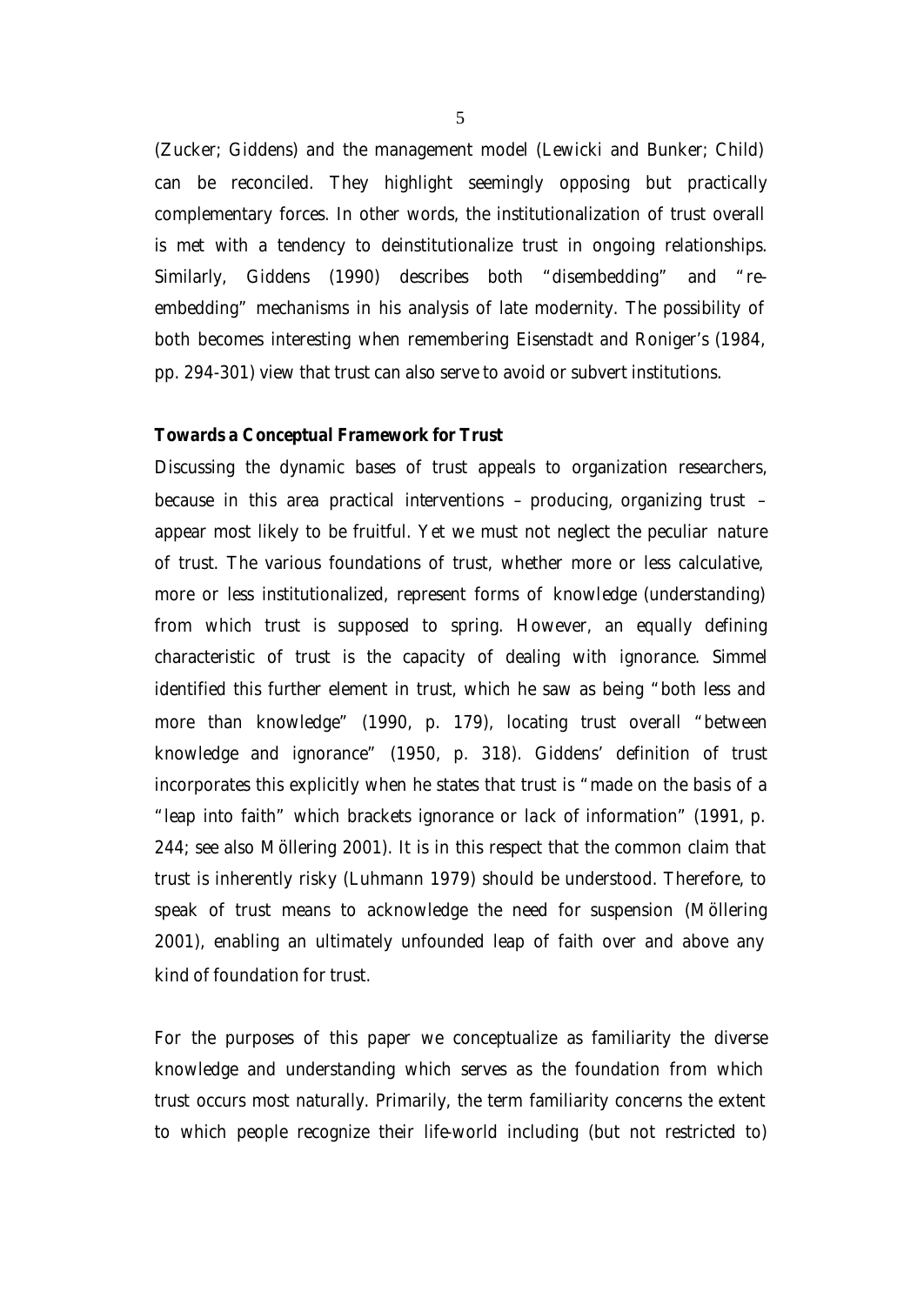other people. As Luhmann says: "Familiarity is an unavoidable fact of life … [and] trust has to be achieved within a familiar world" (1988, p. 95). Familiarity *per se* connotes ontological continuity and security (see Luhmann 1979 and also Giddens 1984, 1990). However, the notion of familiarity also implies the *unfamiliar* as the opposite side of the distinction. From within the familiar world, though, the unfamiliar can be reintroduced into the familiar (Luhmann 1988, pp. 95-97). This activity of creating familiarity can also be called *familiarization*. Having borrowed from phenomenology here already, the principles of structuration theory (Giddens 1984) can be useful in further conceptualizing familiarity and familiarization as a duality: each is unthinkable without the other. Therefore, trust can also be achieved in relatively unfamiliar circumstances but will then either rest on weak foundations or involve the gradual building-up of such foundation. As a consequence, the leap of faith will be harder, but not impossible, in such unfamiliar contexts.

Figure 1 illustrates the duality of familiarity and familiarization as described above. It also introduces a continuum between *traditional familiarity* and *institutional familiarity*, which will be discussed shortly. The two bidirectional arrows in the exhibit add to the notion of duality the idea that, through familiarization, traditional familiarity may enable institutional familiarity and vice versa.

#### **Figure 1. The Duality of Familiarity and Familiarization**



The distinction between traditional and institutional familiarity takes this discussion back to the dynamics of trust development. Familiarity is a broad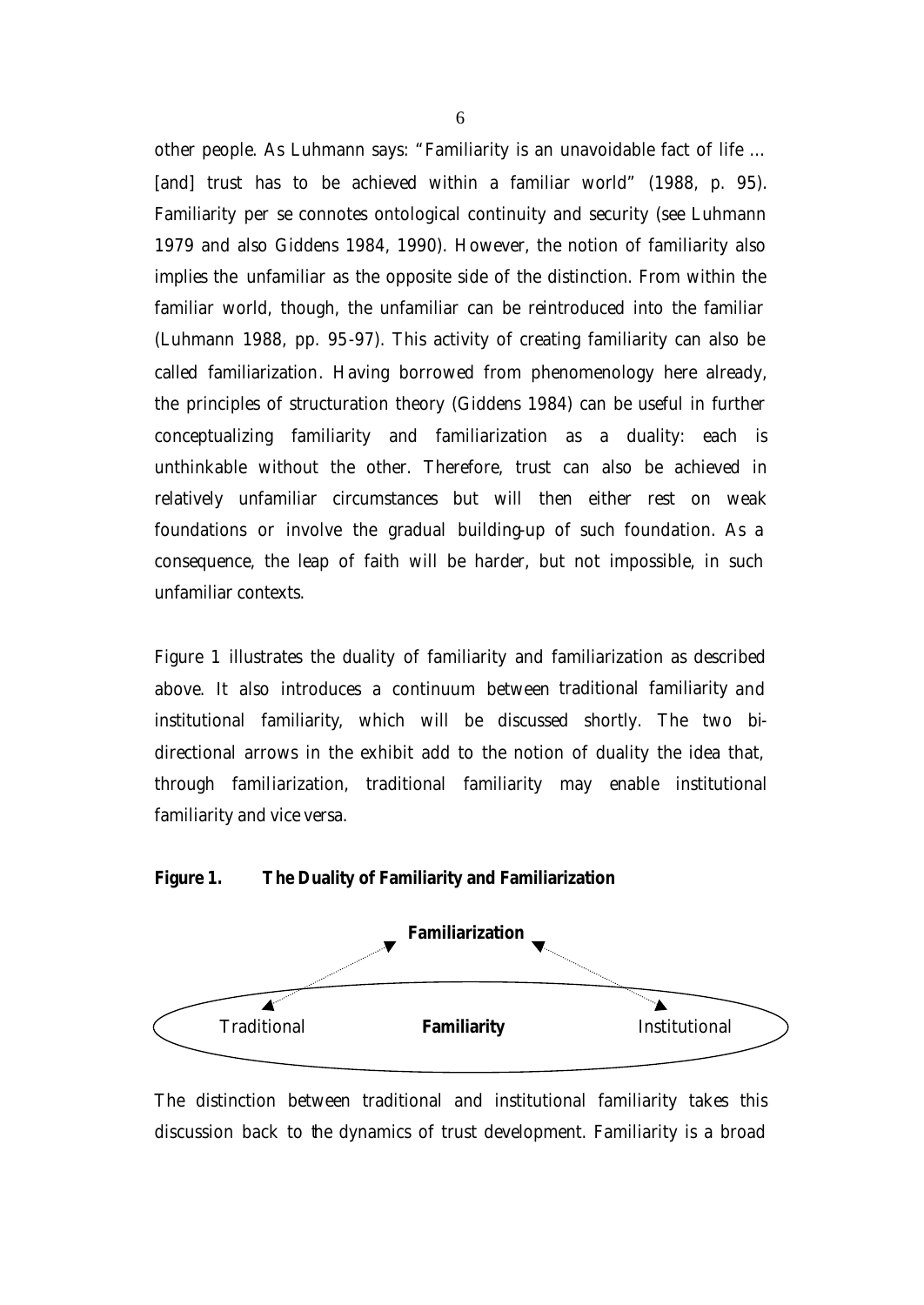concept and the continuum between tradition and institution should be seen as an analytical tool. More or less traditional and more or less institutional elements of familiarity – each placed either more to one side or the other of the continuum – are likely to co-exist, but their relative importance may be variable over time and across relationships. Take, for example, the concept of *competence*, which numerous authors have identified as a basis for trust (e.g. Barber 1983, Sako 1992). It represents *traditional* familiarity, if it is induced from prior observation. The example here is the nineteenth century carpenter who trusts the owner of a sawmill because they (and perhaps their ancestors before them) have always traded competently with each other. This contrasts with today's manufacturers who might insist that all their suppliers become ISO certified, ISO being an element of *institutional* familiarity from which competence can be deduced. Obviously, the historicity implied in this example may be misleading. Traditional familiarity as a foundation for trust has by no means become obsolete. It may still be seen as the more "natural" type of familiarity which, however, cannot always be available or sufficient.

#### **Table 1. Types of Familiarity, Trust and their Characteristics**

|                        | <b>Traditional</b><br>Familiarity | <b>Institutional</b><br>Familiarity | Familiarization     |
|------------------------|-----------------------------------|-------------------------------------|---------------------|
| Reference              | Local                             | Global                              | Individual          |
| Validity               | Specific                          | Generic                             | Uncertain           |
| Method                 | Inductive                         | Deductive                           | Experimental        |
| Perceived Risk         | l ow                              | Low                                 | High                |
| Leap of Faith          | Habitual                          | Habitual                            | Active              |
|                        | ↓                                 | ↓                                   | ↓                   |
| <b>Heuristic Types</b> | <b>Traditional Trust</b>          | <b>Institutional</b>                | <b>Active Trust</b> |
|                        |                                   | <b>Trust</b>                        |                     |

Table 1 sets out the distinction between traditional and institutional familiarity according to more general characteristics than the above example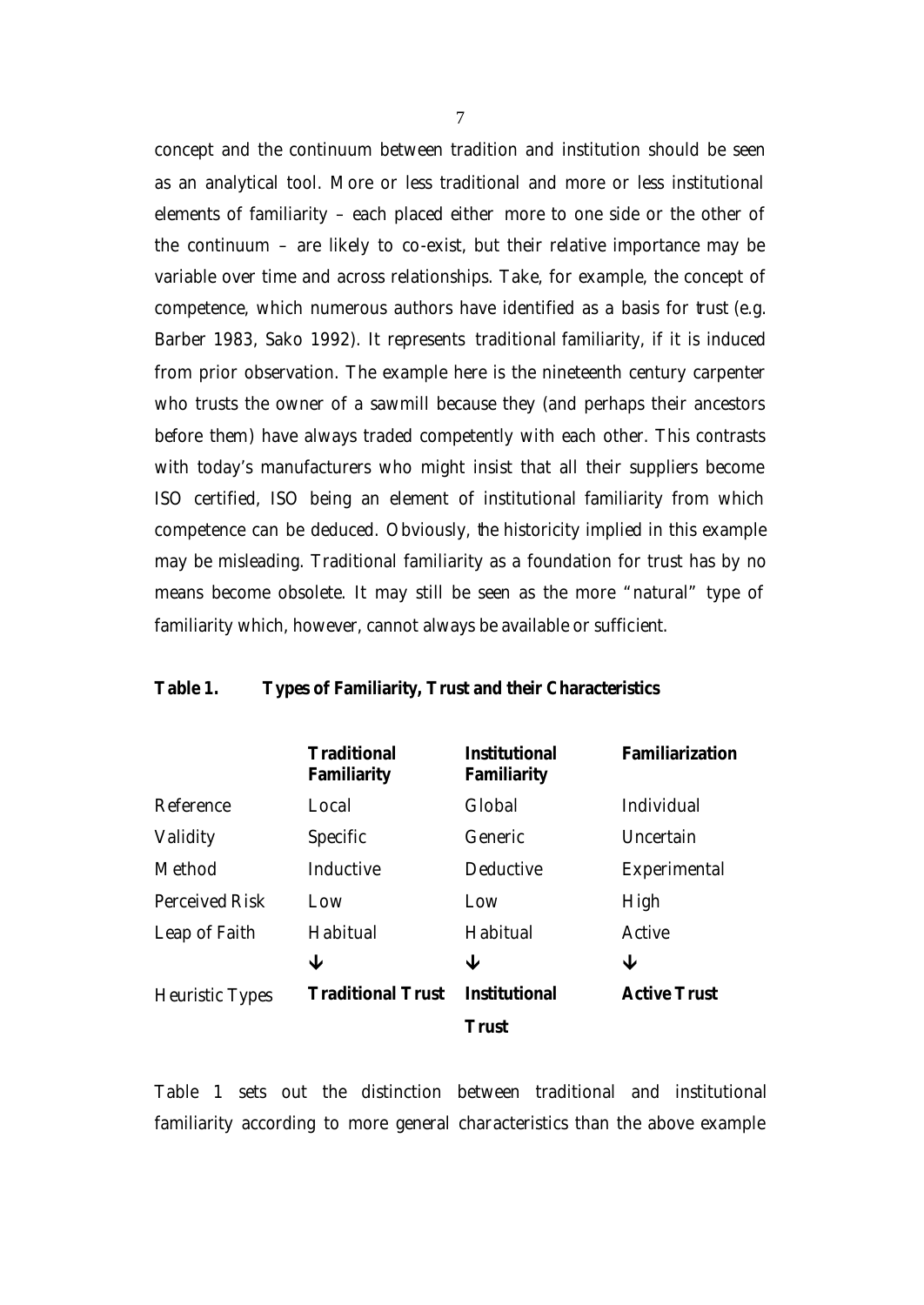on competence. We hope that this conceptual framework is fairly selfexplanatory. *Reference* means the context in which familiarity is constituted. *Validity* concerns the spectrum of targets for which elements of familiarity may be trust-inducing. *Method* refers to the idea that different modes of logic exist whereby the paths from familiarity to trust can be described. Finally, but importantly, the last two characteristics concern the magnitude of the unaccounted *risk perceived* and the effort required for the *leap of faith* which, as argued above, are always a part of trust.

Corresponding to the two types of familiarity, we distinguish two types of trust: traditional trust and institutional trust. They differ fundamentally with regard to reference, validity and method, but share the characteristics of being achieved with a low perception of risk and a habitual leap of faith (see Giddens 1990, p. 90). When people can extrapolate from past experience or take the protection of institutions for granted, trust occurs at a low level of consciousness: the remaining risk and the leap of faith are hardly noticed. However, familiarity of either type may be problematic and, referring to Figure 1 again, this is when *familiarization* becomes crucial beyond its generally assumed duality with familiarity. Thus, according to the last column in Table 1, familiarization possesses altogether different characteristics compared to traditional and institutional familiarity. The point of *reference* is (the) individual; in how far the familiarity is created is *valid* for trust has to be uncertain; and the *method* is essentially experimental (although not random thanks to the duality with familiarity). Consequentially, trust that depends heavily on familiarization rather than familiarity involves a high perceived risk on the part of the trustor as well as a strong "operation of the will" (Luhmann 1979, p. 32), i.e. an active leap of faith. This conceptualization draws on and adopts the notion of *active trust* used explicitly by Giddens (1994b, pp. 186- 187). Giddens sees active trust as typical for late modernity where highly globalized societies make both traditional and institutional familiarity increasingly unavailable unless people actively create them reflexively in their own (limited) social circles. We would expect that the resulting "traditions"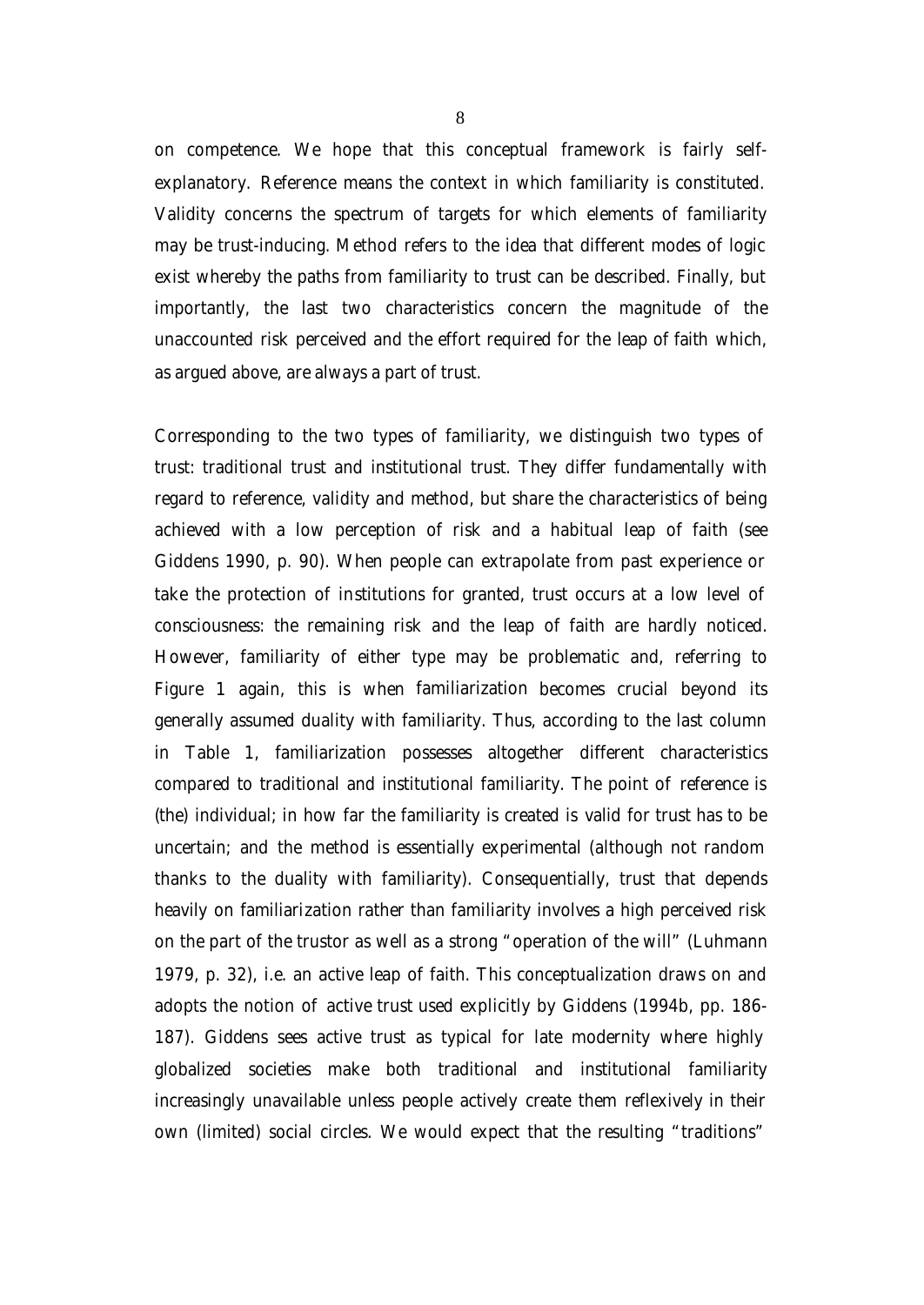and "institutions" are thus rather micro-scopic compared to genealogical embeddedness and macro-mechanisms such as banking systems and state legislation.

In this paper, we use traditional, institutional and active trust as three equal and ahistorical heuristic types that describe different modes of reaching trust. This allows a pluralistic perspective on the dynamics of trust. In other words, trust phases can be described by the relative importance of the three modes. For instance, a subsidiary may initially be trusted mainly because of prior experience with the company and/or similar subsidiaries over many years; or mainly on institutional grounds because the subsidiary is bound by enforceable contracts; or it may be mainly active trust because the foundation for trust is the fact that short but intensive negotiations were conducted in apparent "good faith" and were fruitful. Over time, each type of trust may rise or decline in importance compared to others. The subsidiary may start behaving oddly; contracts may never be referred to; familiarization can become more passive.

Thus the three heuristic "paths to trust" used in this paper are designed to reflect broad economic and sociological themes by highlighting tradition, institutions and agency. At the same time, they reflect organizational concerns, sensitizing for a variety of modes of which the most managerial one, namely active trust, may not be the most attractive. Anyhow, to insist that all types of trust involve unaccounted risk and thus a leap of faith is to challenge overly control-focused concepts of trust. This raises questions as to how *trustconscious management* ("managing with a leap of faith") can be imagined. We will therefore elaborate on the notion of *active trust* and aim to contribute a better understanding of trust and management in organizational contexts that are characterized by a lack of familiarity. We have already introduced the conceptual tools we propose to use (Figure 1 and Table 1); these can be summarized as follows (Figure 2).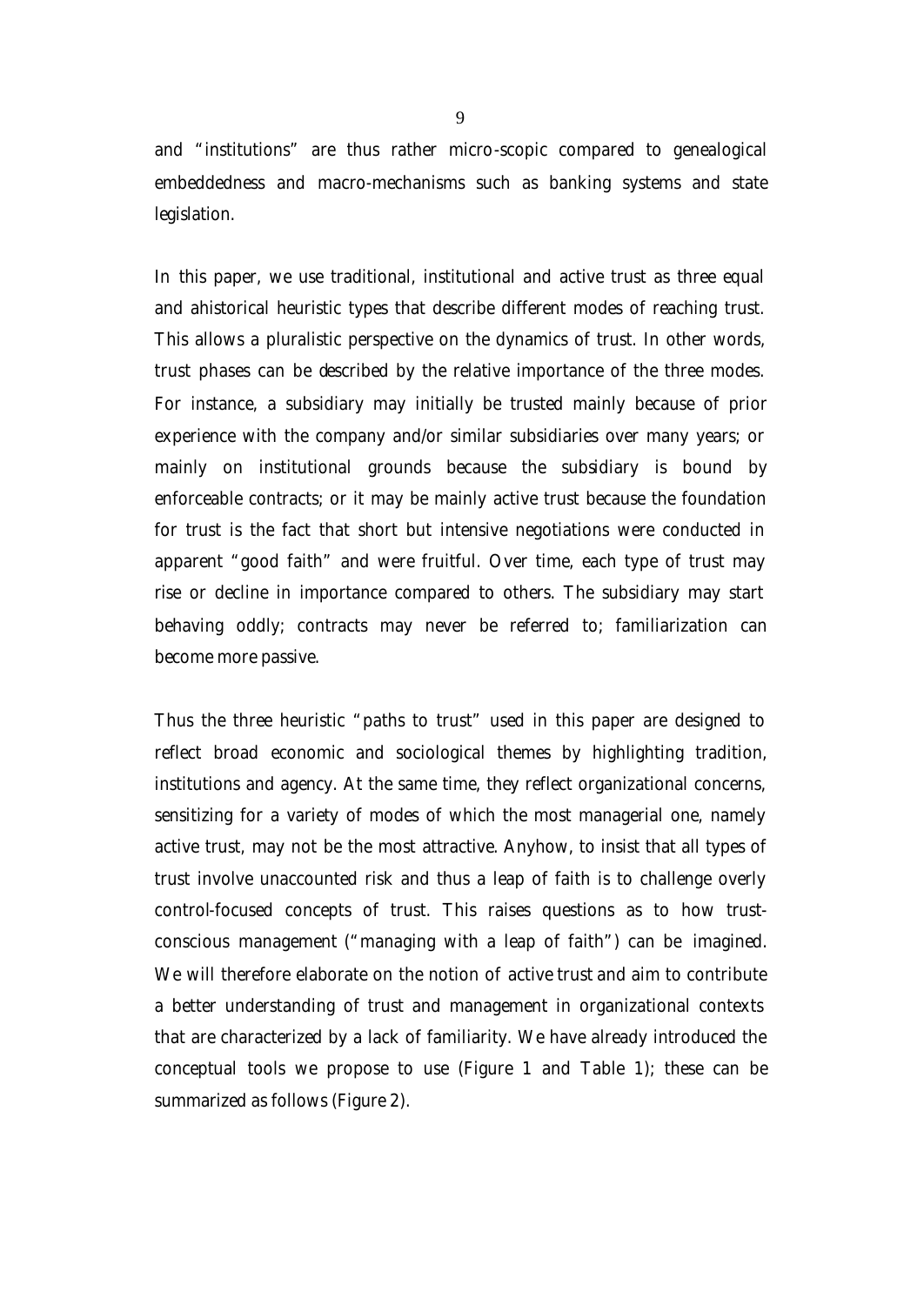

**II. THE MODERNIZING CHINESE BUSINESS CONTEXT**

Assuming and accepting for the time being that trust is generally desirable for organizational relations (see Gambetta 1988, Kern 1998 or Wicks *et al.* 1999 for a cautionary note in this regard), social scientists and managers alike will be interested in how it is achieved in practice. Our empirical focus in this article will be the context of managing business in Mainland China from Hong Kong. Previous studies (Child 1994, Fukuyama 1995, Child 1998) have already pointed towards distinct features of Chinese society with regard to trust and in the light of the transformation from the Maoist system.

It could be argued that trust in Chinese society today is still constituted predominantly through traditional familiarity – as it has been historically with the considerable importance of kinship relations and also the local community based on Confucian values. However, we cannot be satisfied with the simple conclusion that China is only at a relatively early stage of modernization and that familiar institutions which could provide the basis for more generalized trust are *not yet* in place. This would ignore the particular difficulties China has experienced with regard to the institutionalization of legal norms and the administrative system. Its low levels of institutional-based trust have their roots in the capriciousness of China's imperial and post-imperial rule, the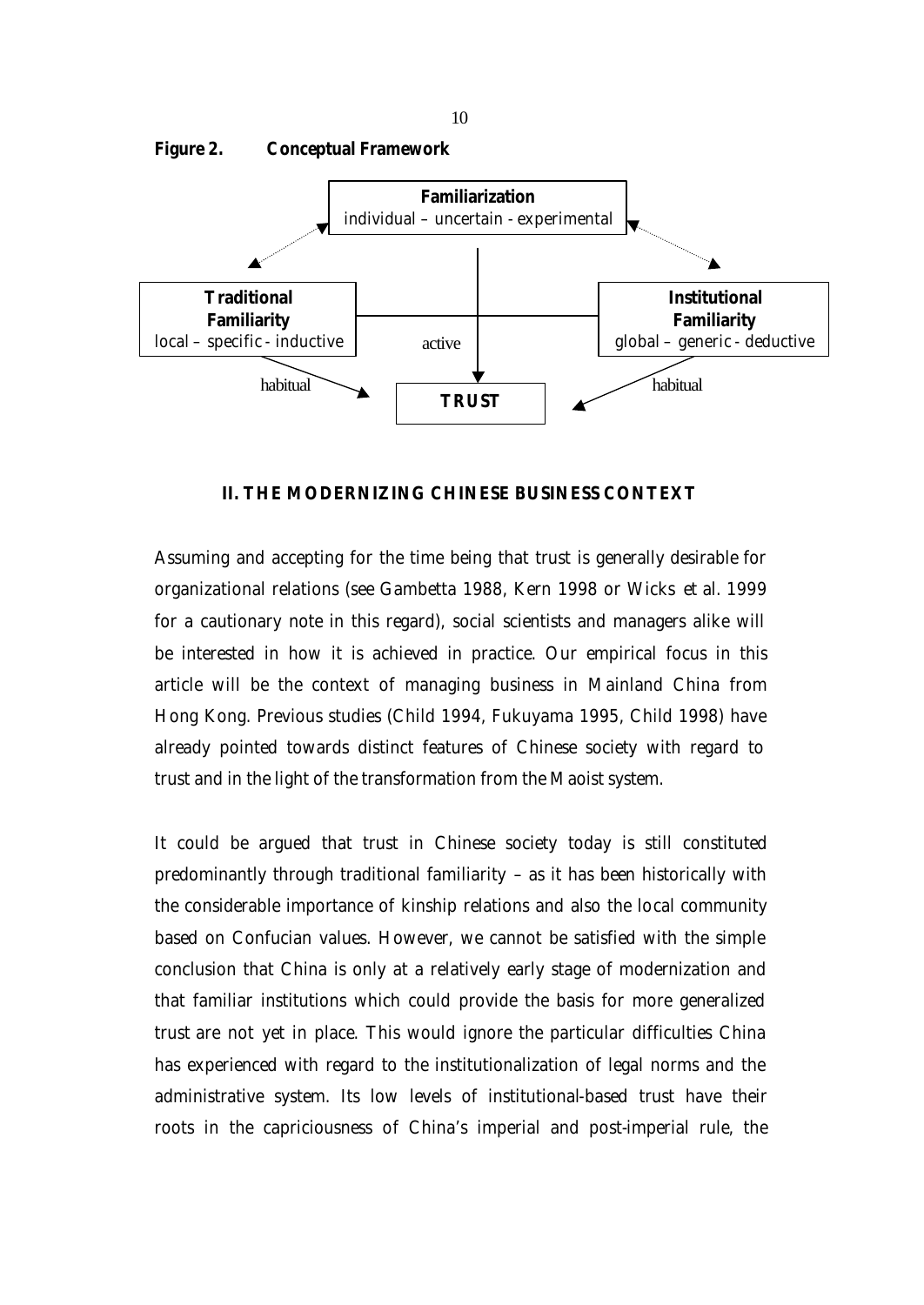chaos and exploitation which accompanied periodic breakdowns of political and social order, and the lack of clear civil rights (including those of private property). As Fukuyama (1995, p. 87) notes:

"In traditional China, there were no established property rights. Through much of Chinese history, taxation was highly arbitrary; the state subcontracted tax collection to local officials or tax farmers, who were free to set the level of taxation at whatever the local population could endure. Peasants could also be drafted arbitrarily for military duty or to work on public works projects."

Even today, despite continued legal reform since 1979 that has begun to evolve a distinct body of legal rules and institutions, evidence suggests that the law in China remains "a tool of state administration and always within close reach of the Chinese Communist Party" (Lubman 1995, p. 2). The impossibility for many Chinese organizations to reach trust-enabling familiarity with institutions and their representatives ("access points", Giddens 1990) is due to almost pathological levels of inconsistency, arbitrariness and corruption on the part of officials. The problem has been recognized at the highest level: former premier Li Peng stated that the struggle against corruption "is a matter of life and death for the nation" (quoted by McDonald 1995, p. 175). In turn this explains the absence of strong institutional bases for trust *between organizations* in China. For example, the signing of a formal contract (ostensibly institutionally protected and enforceable) does not guarantee the end of uncertainty or even the conclusion of negotiation as the law is always open to interpretation, thus increasing the temptation to act opportunistically.

In this context, the Confucian injunction to place loyalty to one's family (especially the father) above that to society is not so surprising – Confucius was himself writing at a time of great institutional instability. The

11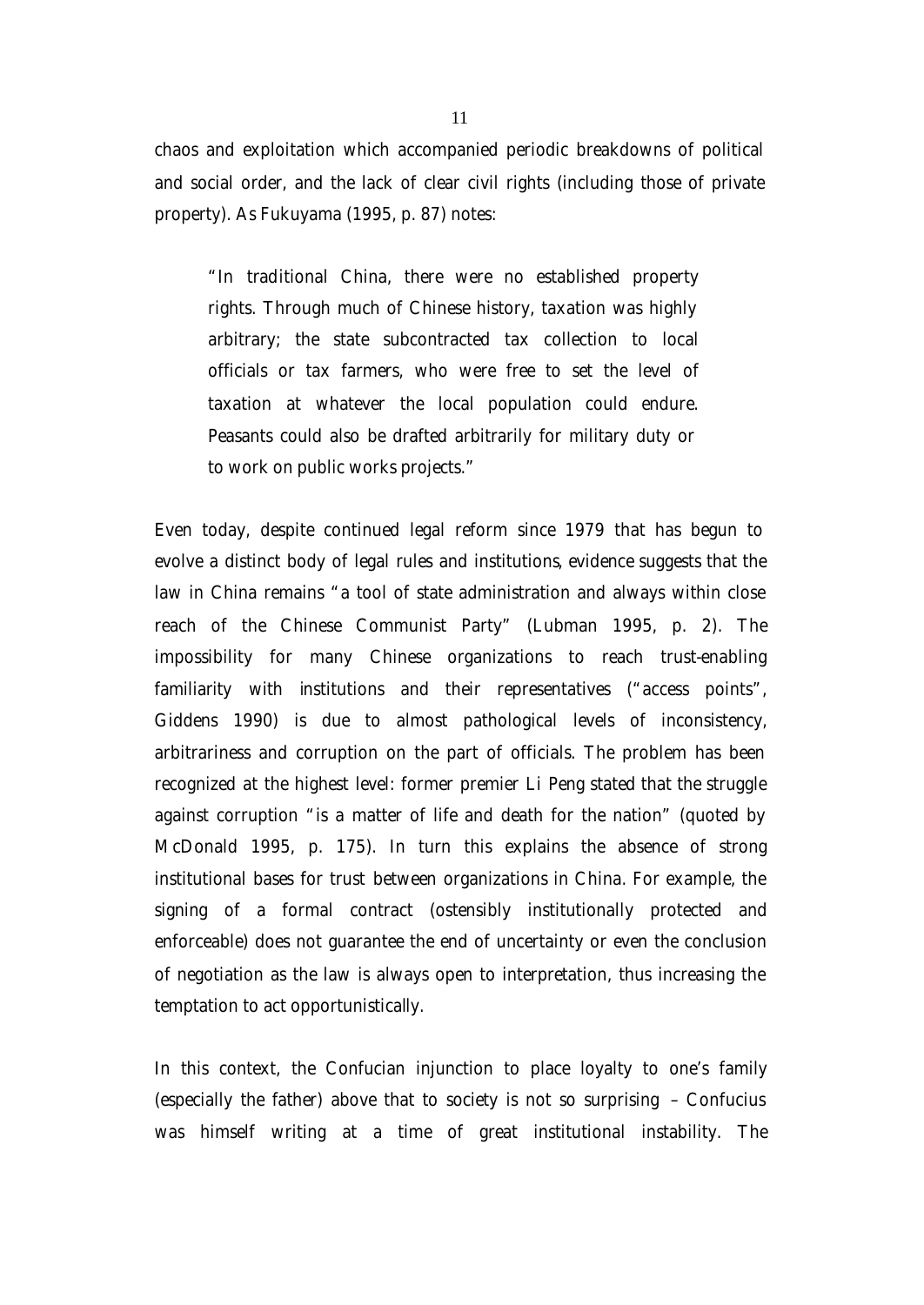combination of low institutional trust with the emphasis that Confucianism placed on filial loyalty and kinship relations has led to the family, and to a lesser extent friends, becoming the primary locus of trust and protection against outside threat. Note, though, that the family as an institution cannot rely on comprehensive legal protection either. Relationships rather than rules are seen to offer assurance. Redding (1990, p. 66) describes the localized and specific nature of traditional trust in China, and how it develops inductively through direct experience:

"The key feature [of trust in Chinese society] would appear to be that you trust your family absolutely, your friends and acquaintances to the degree that mutual dependence has been established and face invested in them. With everybody else you make no assumptions about their goodwill … To know your own motives well is, for the Chinese more than most, a warning about everybody else's."

Traditional, specific trust-based relationships in China fall into two categories, and the basis for the trust is somewhat different within each of these categories. The first comprises the extended family, and to a lesser degree relationships stemming from a common formative experience in hometown and school, all of which provide for group loyalty and shared identity. This trust is based upon blood and upbringing, and it often takes on fief-like qualities. The foundations of trust within these close social units are those of identification and affect. The Chinese family business, which culturally is the typical economic unit, exemplifies this form of trust-based governance of economic activity (Redding 1990).

As Redding goes on to note, connections between family and other groups with which there is shared social identity are necessary for their survival, or indeed prosperity. These connections become strongly bonded through special connections, and they provide the basis on which social networks develop.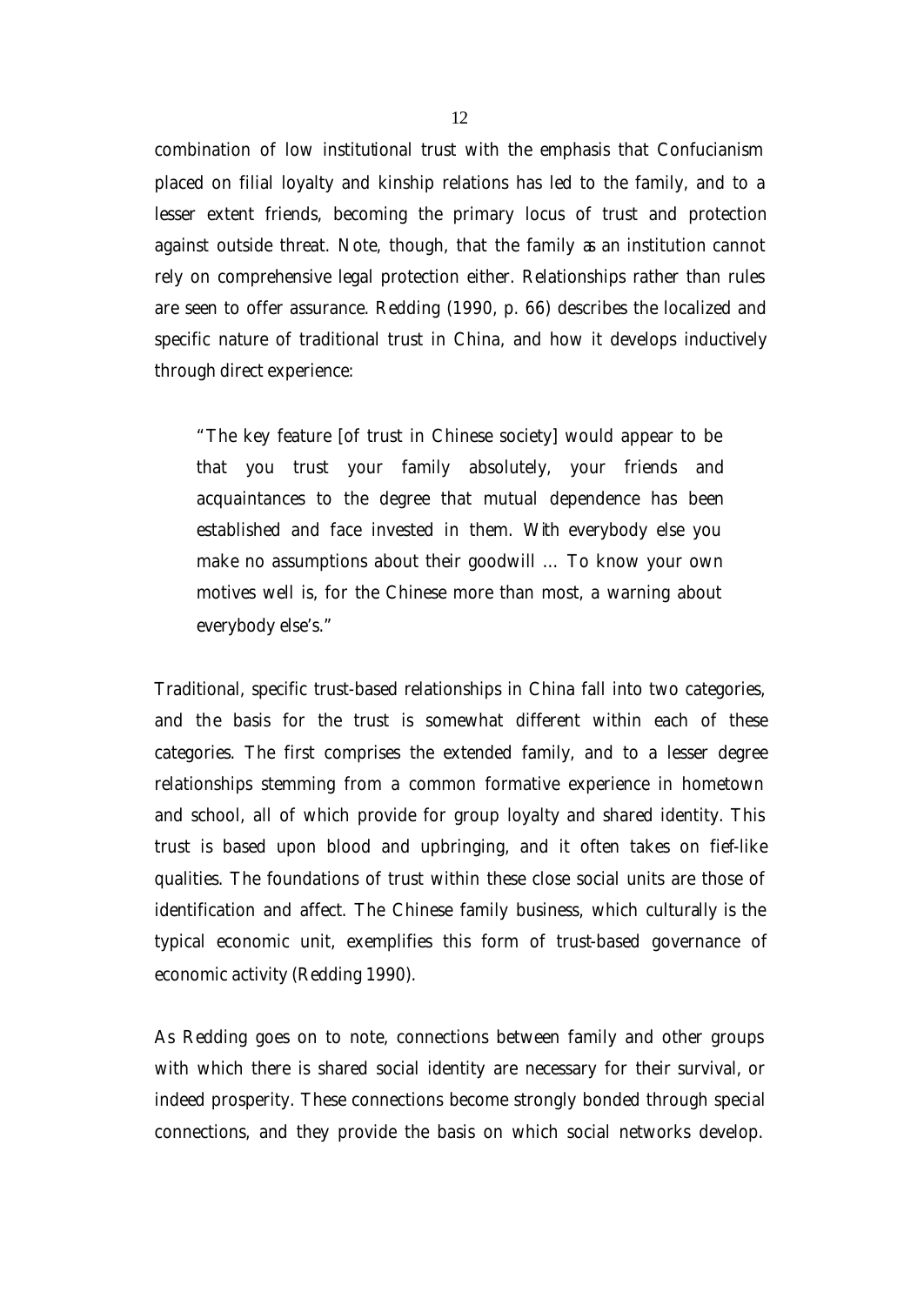Networks constitute the second category of traditional Chinese trust-based relationship. These networks can sometimes be quite extensive, taking on clan-like qualities (Boisot and Child 1996). Trust within Chinese networks is based on what the Chinese know as *guanxi*. Guanxi refers to the credit which a person or a group has with others, based on the giving of assistance or favours, or deriving from personal recommendations. It is significant within work units, and even more so for the development of inter-organizational relations in which the actors have no other foundation on which to establish trust in a society where institutional guarantees and protection are weak. There is a risk involved in offering the favours through which it is hoped to build up guanxi, and trust within Chinese networks therefore has an important basis in calculus. The main guarantee against lack of reciprocity lies in the strong social norms by which the acceptance of favours places an obligation upon the recipient.

China, according to this analysis, is a *modernizing*, but not yet modern, economy and society in which trust in business relations will continue for some time to be based on kinship and the special "institution" of guanxi (Traditional Trust), rather than on a comprehensive institutional system that individuals and organizations find familiar and reliable (Institutional Trust). To leave the analysis at this point, however, would be neither theoretically complete nor useful for organizational policy. For the conceptual understanding of trust offered above has been deterministic insofar as it claims that trust will be based habitually on the type of familiarity (traditional or institutional) that is readily available. Familiarity, however, is also continuously created and re-created, and this is of particular significance to the managers of organizations located within the Chinese environment.

Organizational managers have certain possibilities to foster trust in the Chinese and other environments. Familiarization, and the *active trust* that results, offer an alternative path to trust development. From this perspective, the relevant questions are: how can a Chinese organization enter into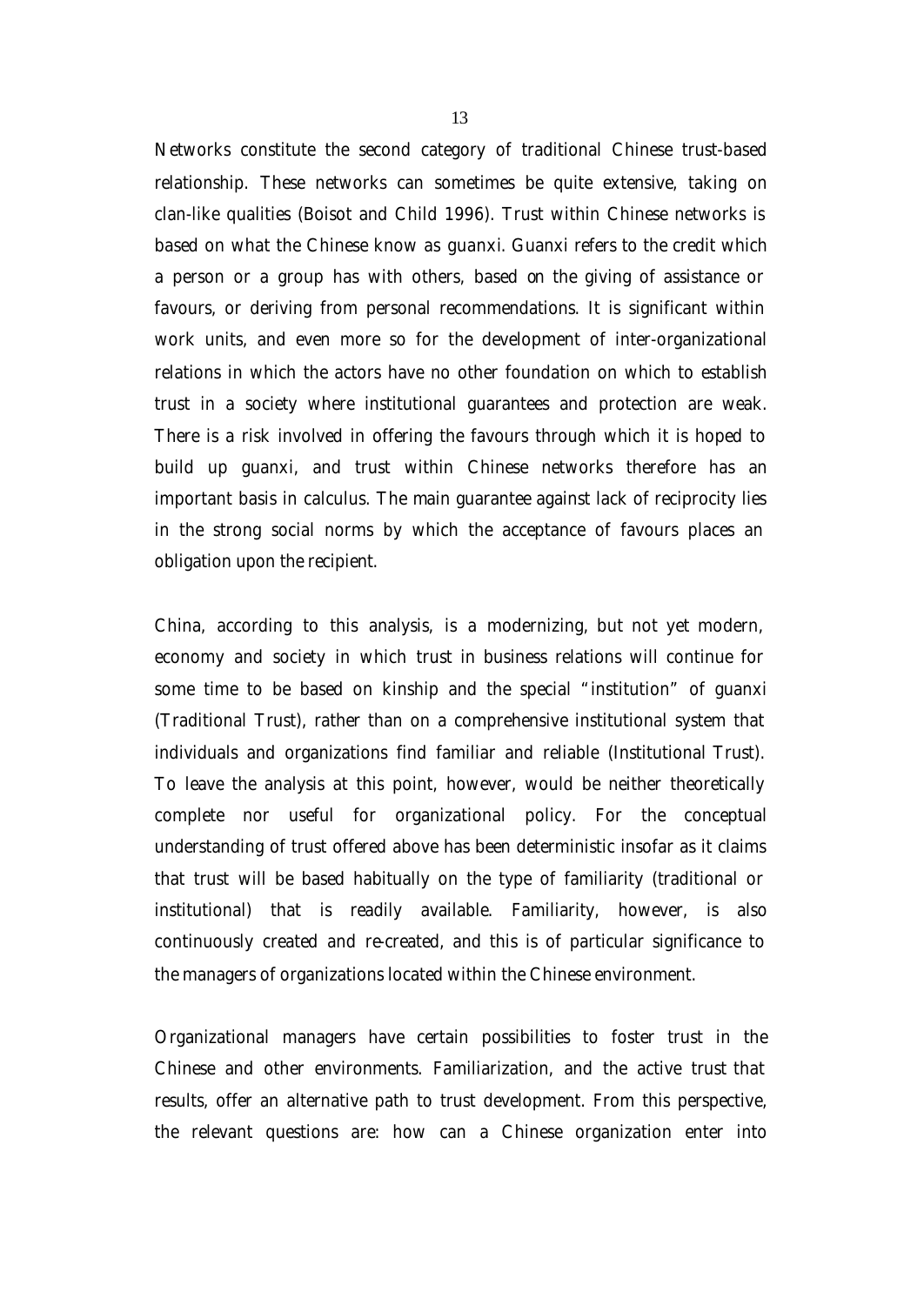relationships outside the circles of kinship and *guanxi* despite the lack of familiar, trustworthy institutions; and how can a foreign organization lacking *both* traditional and institutional familiarity build any trust in Chinese partners and staff at all?

#### **III. IMPLICATIONS FOR CROSS-BORDER MANAGEMENT**

Unless we want to assume that the phenomenal levels of Foreign Direct Investment (FDI) into China have been reached without any concern for trust in the partners involved, the focus of our analysis has to shift to the notions of familiarization and active trust. As indicated in Figure 1 and Table 1, these concern the individual, uncertain and experimental ways in which foreign companies have sought to build trust in Chinese partners in a context where they cannot draw on traditional or institutional familiarity. At the same time, it should be noted that this active managerial alternative to the habitual types of familiarity-based trust involves a considerable leap of faith. Active trust is psychologically demanding. Because it depends heavily on individuals rather than socially-embedded traditional or institutional foundations, it is always liable to be rather tentative in nature and thus carries a high risk of failure.

Broadly speaking, "strategies" of familiarization can be distinguished with reference to the traditional-institutional dimension shown in Figure 1. One strategy could be targeted at getting to know local partners personally and establishing rapport, thereby producing traditional familiarity. Another strategy could aim to create institutional familiarity by, for example, explaining to potential partners the formal arrangements that have been chosen for other partnerships and which might form a template for the new relationship.

The first strategy is to establish personal rapport with local partners and staff in an endeavour to generate traditional familiarity. It attempts to absorb the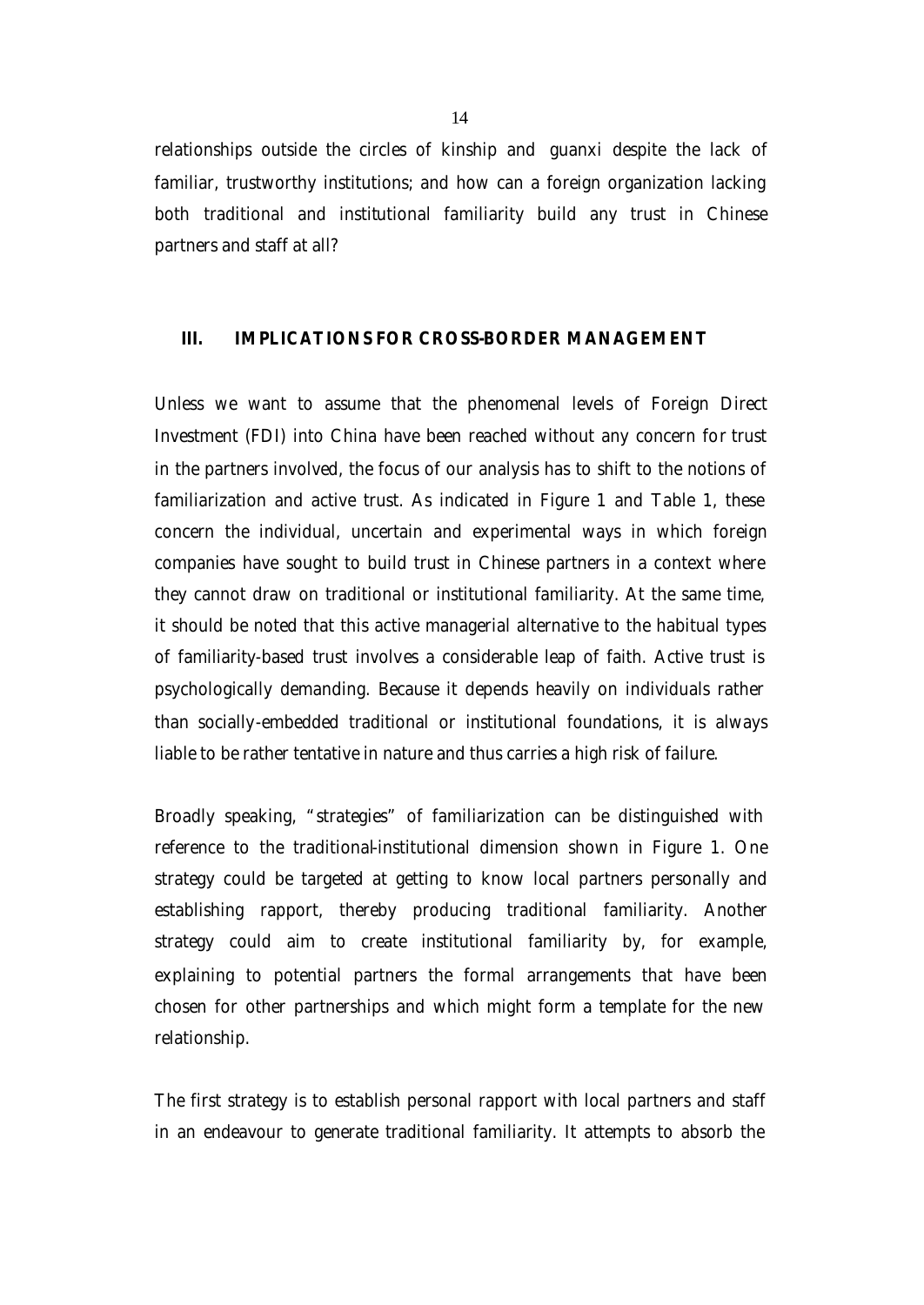uncertainty generated by the low level of institutional trust in the Chinese context by giving primacy to establishing a system of personal relationships both within and outside the business venture. These relationships are expected to offer relevant information, advice and support from the external environment. It may take some time to develop such relationships, requiring as it does the development of both mutual cognition (knowledge and understanding) and normative identification as supports for trust between the parties.

Chinese criteria of cultural acceptability suggest that this approach could lay a basis for inter-unit trust between non-Mainland managers and local Chinese personnel. This judgment is consistent with the findings of research into joint ventures in other developing countries that have a low institutional support for trust (Beamish 1988). The factors likely to provide a foundation for building up trust based on personal goodwill include efforts to get to know local Chinese managers and staff on a personal basis, and a sufficiently long period of operation in China. In the case of Hong Kong companies, location of their Mainland units in the culturally more contiguous province of Guandong may also be a positive factor in this regard. Nevertheless, in view of the defensive preservation of boundaries around clusters of relationshipbased trust in China, the question remains whether out-group managers can effectively cross these boundaries and establish mutual personal trust on a sound and valid basis.

The alternative policy sees a company attempting to substitute its own "micro" institutionalization for the lack of contextual institutional trust, through importing its own familiar practices, rules and standards into its China operations. The transfer to China of standardized practices (accounting, quality, production, HRM, and so forth) is intended to generate some predictability in the conduct of local Chinese personnel. Equally, strong control over personnel selection should permit the recruitment of employees who, by virtue of features such as youth and rural background, are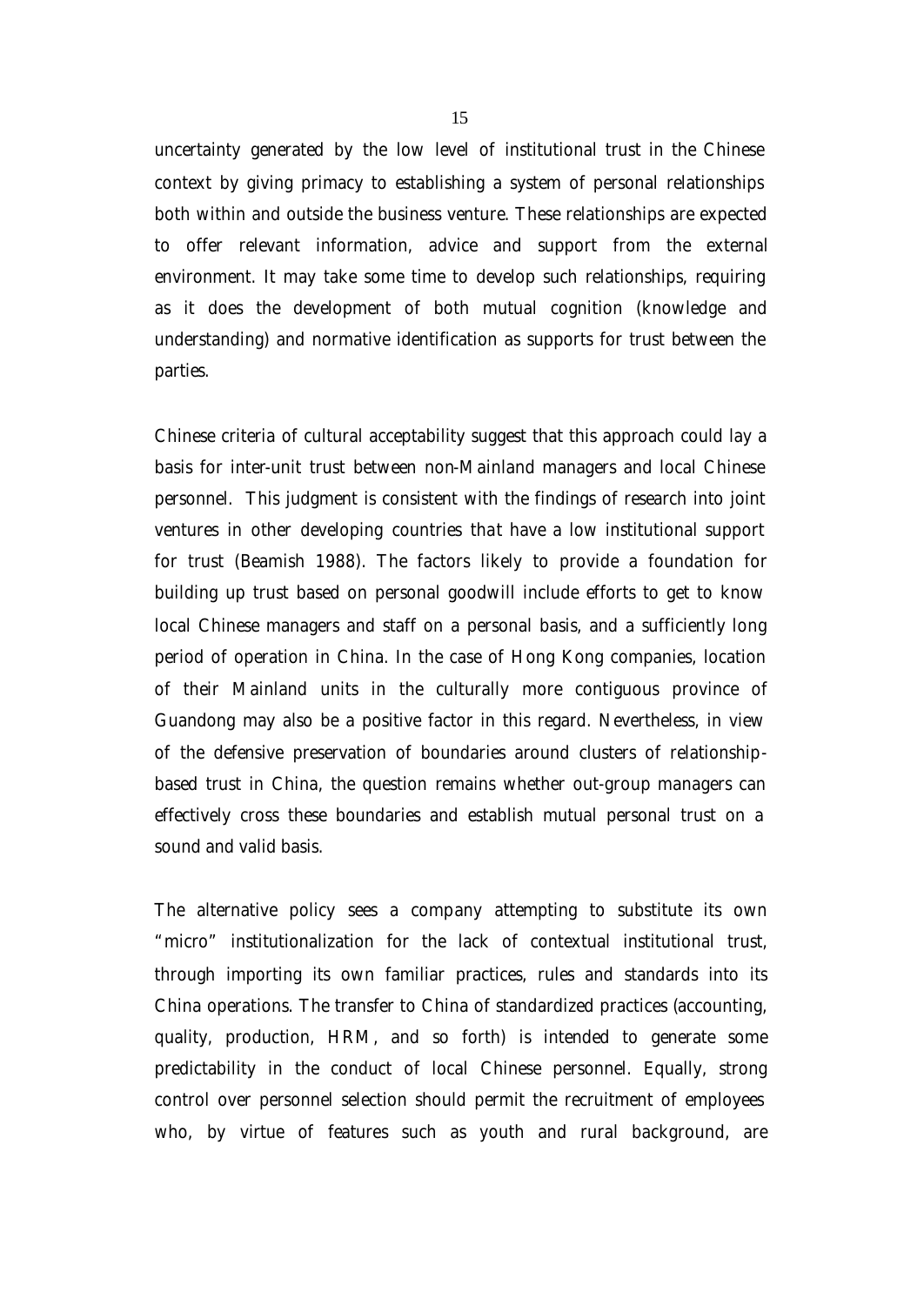"untainted" by Chinese organizational norms and who are therefore not so likely to resist the transferred practices. A foreign management may seek to support this policy through selecting people who possess attested qualifications and competencies. The steady development of China's education and training systems is in this respect an important institutional development that is enhancing the availability of trained and competent local personnel (Child and Tse 2001). Subsequent to recruitment, appropriate training and reward systems are further micro institutional policies that enhance confidence in the ability and motivation of local staff, which in turn generates trust in them. This approach has been advocated quite strongly by western consultants (e.g. Meier *et al.* 1995).

Figure 3 draws together the main threads of the argument so far. It distinguishes between traditional and institutional foundations of trust. Traditional trust gives ruse to an assurance about the intentions of other people based on the quality of relationships with them. Institutional trust provides some assurance about the validity of rules and standards in areas such as the certified training of personnel, and confidence in the prevailing system of legal protection. In the absence of sufficient trust of either type, as is usually the situation facing the managers of foreign-investing firms in China, we have noted the possibility that they may be able to generate confidence and trust in their local staff through what we have termed "active trust". Applied to the organizational context, this process of familiarization amounts to the active "management" of trust. On the one hand, an active management policy can address the lack of traditional trust by giving priority to developing personal rapport with local staff, and where possible, to selecting people who are likely to be receptive to this approach. On the other hand, management can also endeavour to offset some of the deficiencies of institutional trust in the local environment by importing the practices and rules of its home company. Figure 3 also postulates that the ability to develop higher levels of trust in the staff of cross-border organizational affiliates located in China will enhance the performance of those units. This assumption is consistent with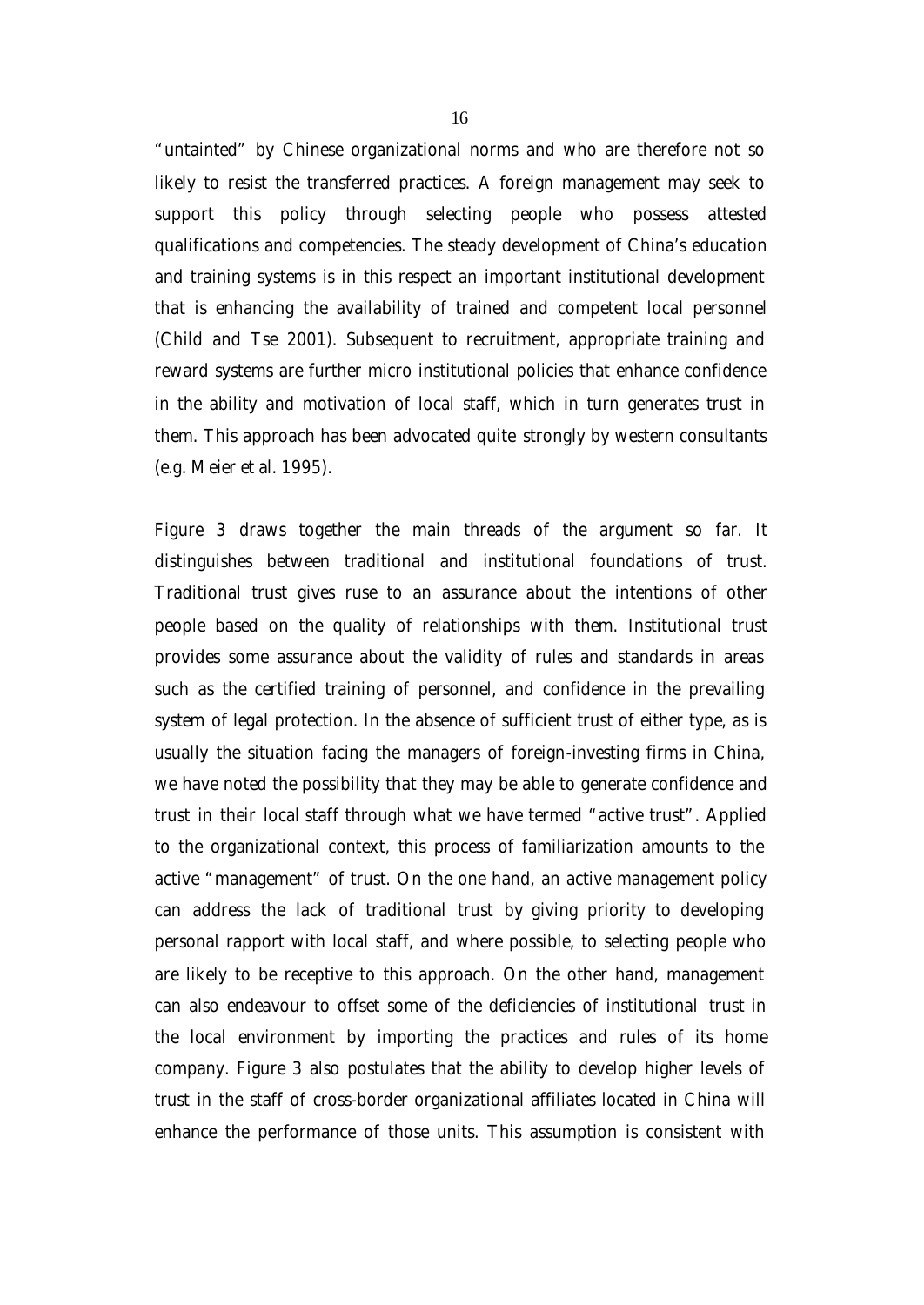academic thinking (e.g. Steensma and Lyles 2000), and it also underlies the importance that managers commonly attach to the generation of trust both within and between organizations (Lane and Bachmann 1998).

### **Figure 3. A Model of Organizational Trust and Performance in the Chinese Environment**



#### **IV. AN EMPIRICAL ILLUSTRATION OF THE ARGUMENT**

The argument we have advanced is now examined and illustrated by reference to a recent study of 615 Hong Kong companies that are managing operations in Mainland China. For Hong Kong firms, the management of their units in Mainland China is effectively one of cross-border operations. Although Hong Kong was politically re-united with "Mainland" China in 1997, the border between them continues to be maintained as strictly as before. Moreover, Hong Kong and Mainland China constitute separate business environments.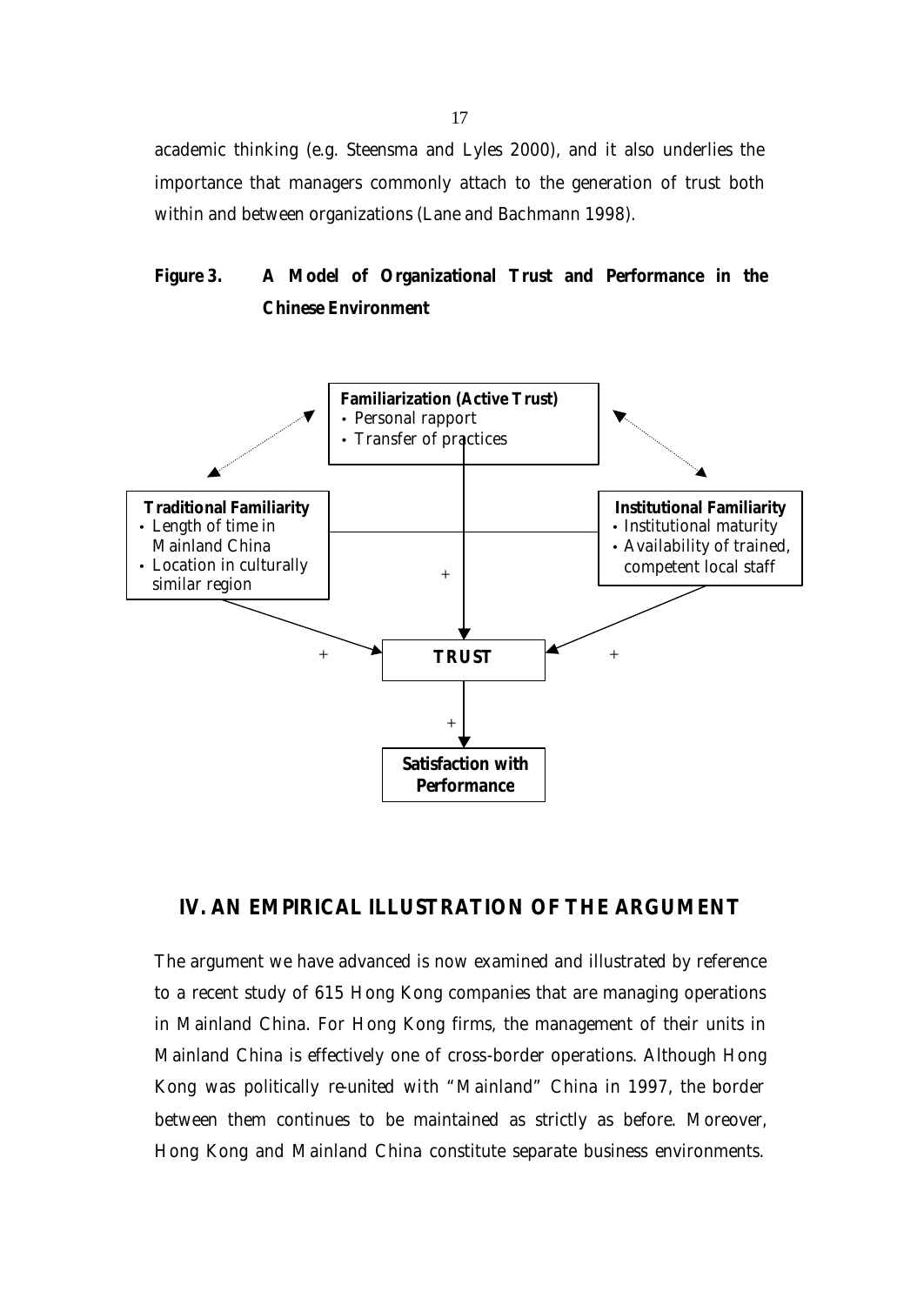Mainland China is still in transition from socialism and is a developing economy. Under the "one country, two systems" formula, Hong Kong and China's regulatory and other institutional systems remain quite different, and their respective levels of economic development mean that resource availability, infrastructure and market efficiencies contrast significantly. While many Hong Kong citizens originate from adjoining Guangdong Province, which is also one of the Mainland's most economically advanced regions, this Cantonese cultural and linguistic affinity does not extend to other provinces, many of which are also less economically developed as well. Thus from an economic and even sub-cultural perspective, Hong Kong and Mainland China can be regarded as separate territories with a degree of "foreignness" between them. To accord with common usage, even in Hong Kong, Mainland China will henceforth be referred to as China.

#### *Method*

#### *Sample*

The target population was identified as " all firms operating in Hong Kong and managing at least some activities in Mainland China". That includes firms who have employees in the Mainland or who have at least partial managerial responsibility for Mainland-located activities through joint ventures and other forms of co-operation. Companies whose activities are restricted to trading were not part of the target population. As the target firms are defined by their activities on the Mainland, they are not covered by Hong Kong' relatively comprehensive statistical system. Hence, there is no available listing from which to sample firms and no census data on the characteristics of the population as a whole. The Hong Kong Trade Development Council (HKTDC) provides commercial information on Hong Kong firms having factories in China and was able to provide some figures for the sector breakdown of those companies. However, they covered a total of 23,082 firms in China, having 41,226 establishments, which compares with Chinese official estimates of more than 120,000 enterprises with investment from Hong Kong. Clearly, the HKTDC figures do not cover the whole population.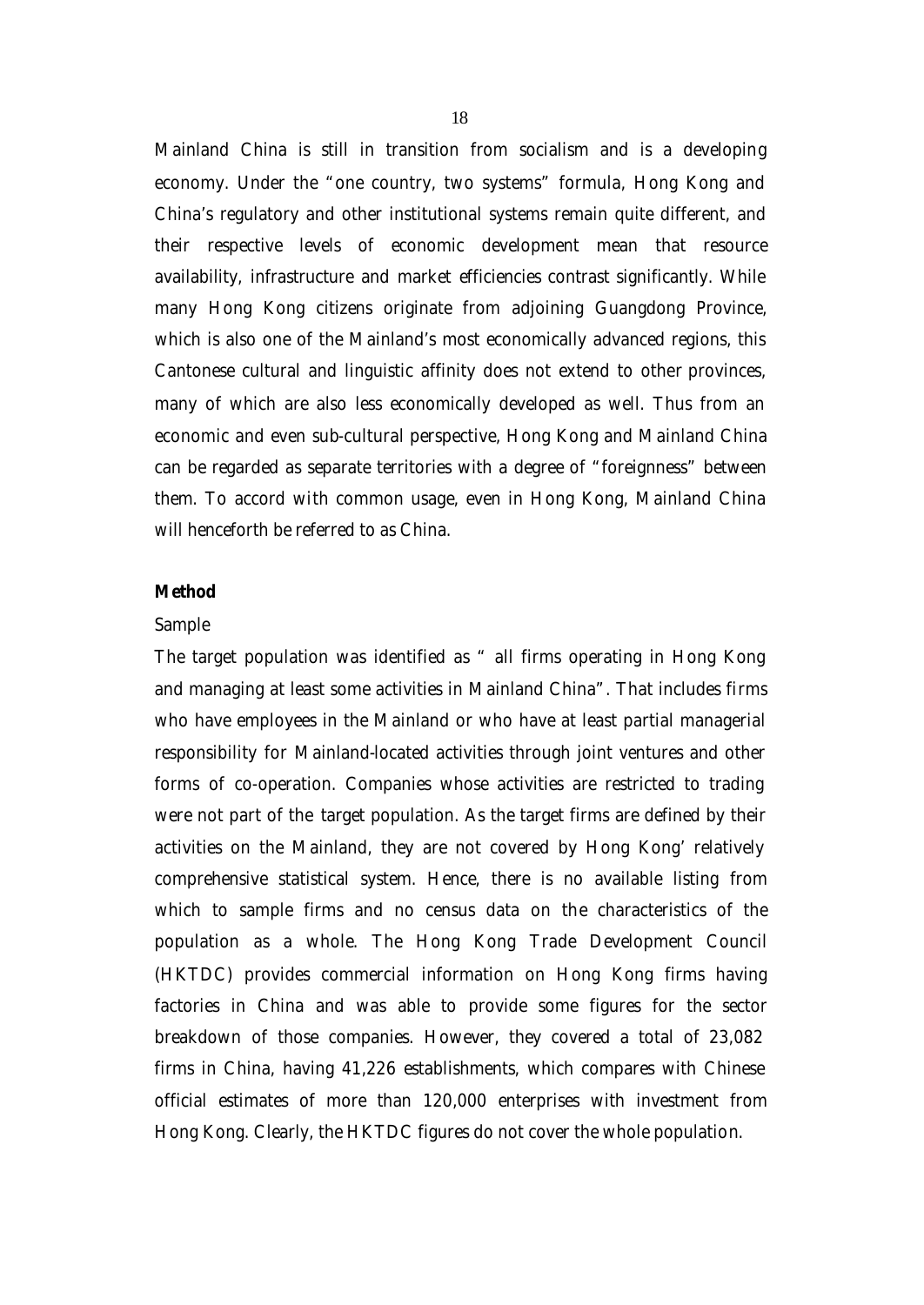In the absence of a sampling frame containing the full population of target firms, and bearing in mind the need to secure co-operation for the data collection process, it was decided to use the membership lists of major business associations as the starting point for the survey. The Hong Kong General Chamber of Commerce (HKGCC) is the most prominent of these, but its membership distribution is skewed towards larger companies. It was therefore desirable to include more small companies in order to provide a more representative sample. That led to the addition of three other business associations to the sampling frame: the Chinese Manufacturers' Association of Hong Kong, the Chinese General Chamber of Commerce and the Hong Kong Small and Medium Business Association. In each case the membership lists were scanned for information on whether or not companies were managing activities in China in order to include only appropriate firms. Where that information was not available, companies were telephoned in order to check if they should be included.

On completion of the data collection process, a total of 615 companies had been surveyed, 430 of them in manufacturing and 185 in services. In terms of size distribution (where size is measured as the total number of employees in Hong Kong and Mainland China), 24% of responding companies had less than 100 employees, 37% had less than 200 employees and 36% were medium-sized (201-1000 employees). Large companies, with 1000 or more employees in Hong Kong and Mainland China combined, made up the remaining 26%. Given the lack of census data on firm size by total employment in Hong Kong and China, it is not possible to compare the characteristics of the sample in that respect with those of the population, in order to check for bias. However, for the manufacturing sector alone, it is possible to compare the distribution of sample firms by employment in Mainland China alone with figures provided by the HKTDC for its own much larger sample. The sample for the present study had a similar proportion of firms to the HKTDC profile with under 100 employees and also in the middle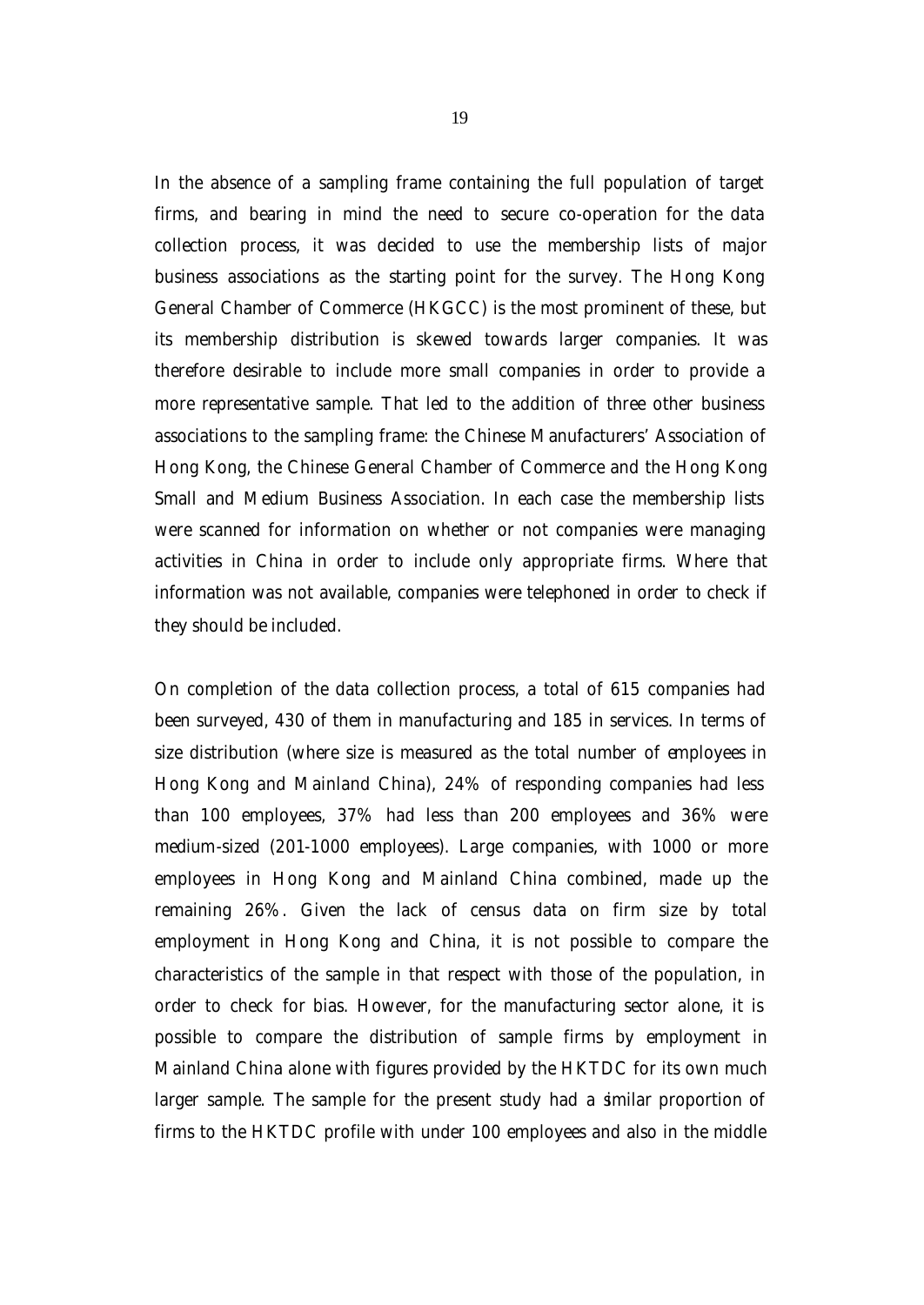range employing between 200 and 1000 people. However, the present sample had larger proportions of very small (under 50 employees) and large firms employing 1000 and over, compared to the HKTDC profile.

It is impossible to say with any accuracy how far the sample is biased compared with the target population as a whole. However, it is reasonable to assume that the HKTDC sample, the membership lists of the business associations, and the responding firms are all skewed towards the larger-sized firms in the manufacturing sector. In that case the manufacturing sub-sample for the survey has the same bias. It is likely that the same is true of the service sector, through no comparative figures are available. A possible overall bias towards larger firms needs to be kept in mind when interpreting the results. Nevertheless, the sample contains enough firms in each size category to provide reliable information on their status.

The sample covered all the major sectors of Hong Kong based business, and judging by comparison with HKTDC data, the sector distribution of the sample is reasonably representative. The great majority of the firms surveyed (61.8%) were unlisted companies owned and controlled by Hong Kong interests. Another 15% were wholly-owned subsidiaries of a foreign corporation, and 13% were joint-ventures. All of the other categories of ownership each accounted for less than 10% of the sample. Only 9% of respondents were listed on the Hong Kong Stock Exchange, and 8.6% were listed outside Hong Kong. Just 16 firms, making up 2.6% of the sample, were wholly-owned subsidiaries of Mainland Chinese companies.

The most popular form of business in Mainland China was the wholly-owned branch or subsidiary. This was used by almost 60% of the sampled firms, and more than half had a representative office. Of those companies with partnerships in China, more had equity joint-ventures (34%) than contractual joint-ventures (31.9%). About one-third of the respondents were engaged *inter alia* in arm's length selling and buying activities through their offices or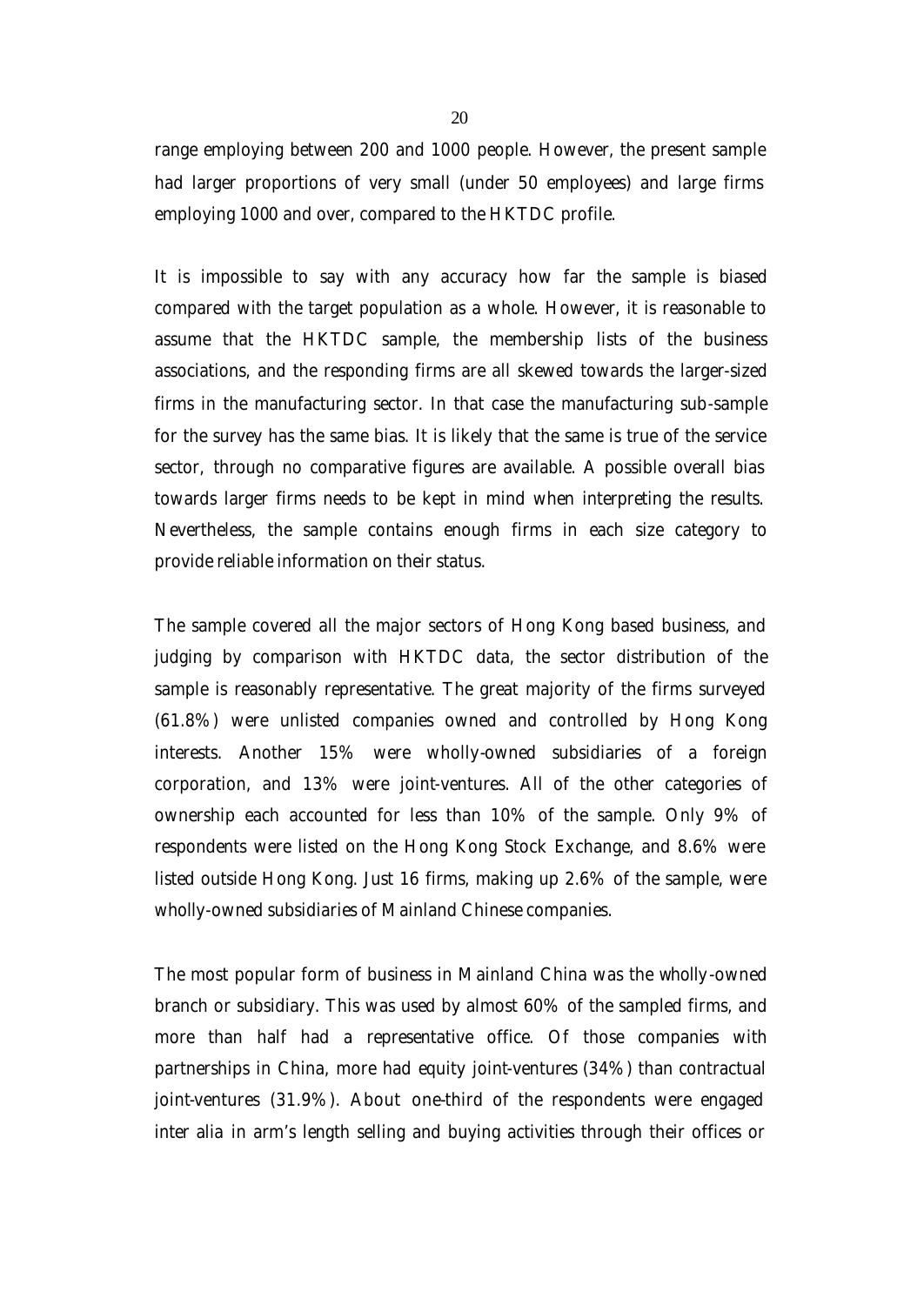other facilities in China while roughly 19% of companies were selling through agents and distributors in China. Licensing and franchising were very much minority activities involving only approximately five and four percent respectively. No firm in the sample was solely engaged in buying or selling, licensing or franchising.

As might be expected, the respondents' Mainland operations were quite heavily concentrated in areas close to Hong Kong. About 32% of them had operations in adjoining Shenzhen while almost 60% had operations in other parts of Guangdong Province. A further 36% of the companies had operations in East China, comprising Shanghai, Jiangsu, Zhejiang, Anhui, Fujian, Jiangxi, and Shandong. About 25% were operations in North China: Beijing, Tianjin, Hebei, Shanxi, and Inner Mongolia. Only 6.5% of them had operations in the North East, consisting of Liaoning, Jilin, and Heilongjiang and only 11% were operating in the less developed regions covering Central and Western China, Guangxi and Hainan.

#### *Data Collection*

The starting point for this study was three "focus group" meetings where executives involved in Mainland China business were invited to discuss the factors that had affected their operations there and any changes which they might make if they were able to repeat their experiences with the benefit of hindsight. In the light of those discussions, and the insights provided by previous research, a draft questionnaire was developed in both English and Chinese. All statements in the questionnaire were in both English and Chinese, after a process of translation and back-translation to ensure conceptual equivalence of the alternative renditions (Brislin 1970). The draft questionnaire was then administered to a group of 15 executives. This led to a number of additional minor amendments, and the final version was further piloted with a separate group of five senior managers.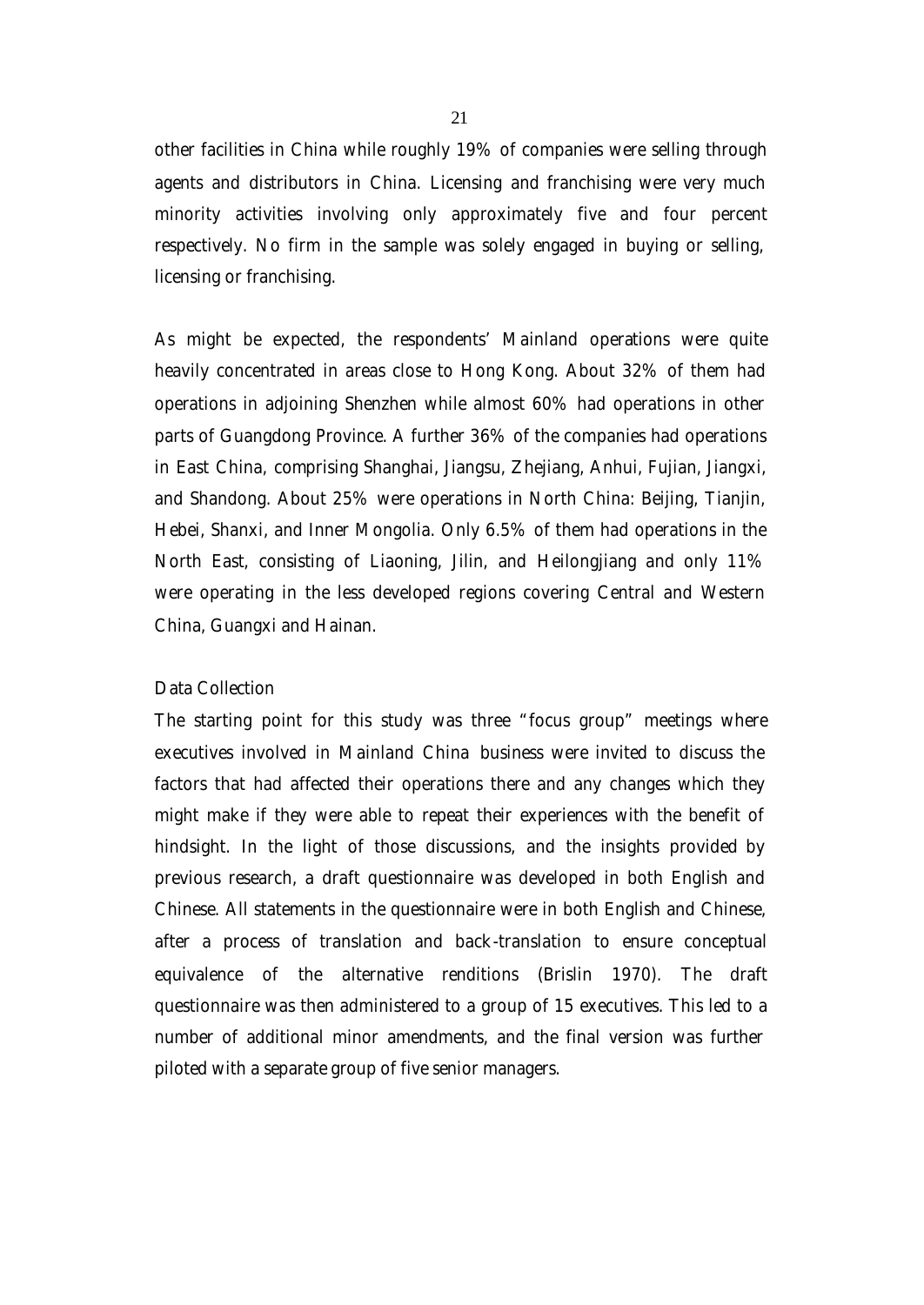The final questionnaire was bilingual and had three sections. The first section was fully structured, using rating scales in order to provide numerical data on key variables. The second part of the questionnaire was open-ended and intended primarily to capture critical incidents relating to experience in China as well as the organization of cross-border responsibilities and reporting. The third part of the questionnaire was a fact-sheet requesting additional quantitative information on matters such as product range, various size indicators, the history of involvement in Mainland China, and a breakdown of employment there and in Hong Kong.

This amount of information could not be collected effectively through a postal survey, and some of it was too sensitive to do so. A team of research workers therefore spent seven months telephoning companies to make appointments and then visiting all respondents in order to administer the questionnaire. The target interviewee in each company was the executive responsible for its business in China, and each interview lasted for approximately 90 minutes. All of the relevant forms in the membership directories were contacted at least once and the process continued until the pool of willing interviewees became exhausted and the time available ran out. The response was generally good, in the sense that most firms contacted expressed a willingness to co-operate, but pressure of work and frequent travel to China meant that in a substantial number of cases arranging for an actual interview proved impossible within the time frame. Out of all the firms contacted, the final sample represents a positive response rate of approximately 22%.

#### *Measures*

In order to characterize and measure *trust* a set of nine statements was given to respondents, using 1-7 'agree/disagree' scales. Five of these statements were designed to measure the quality of the relationships between Hong Kong managers and their Mainland staff, and four were designed to tap the extent to which the former had confidence in the latter. An exploratory factor analysis across these nine items identified one main factor which incorporated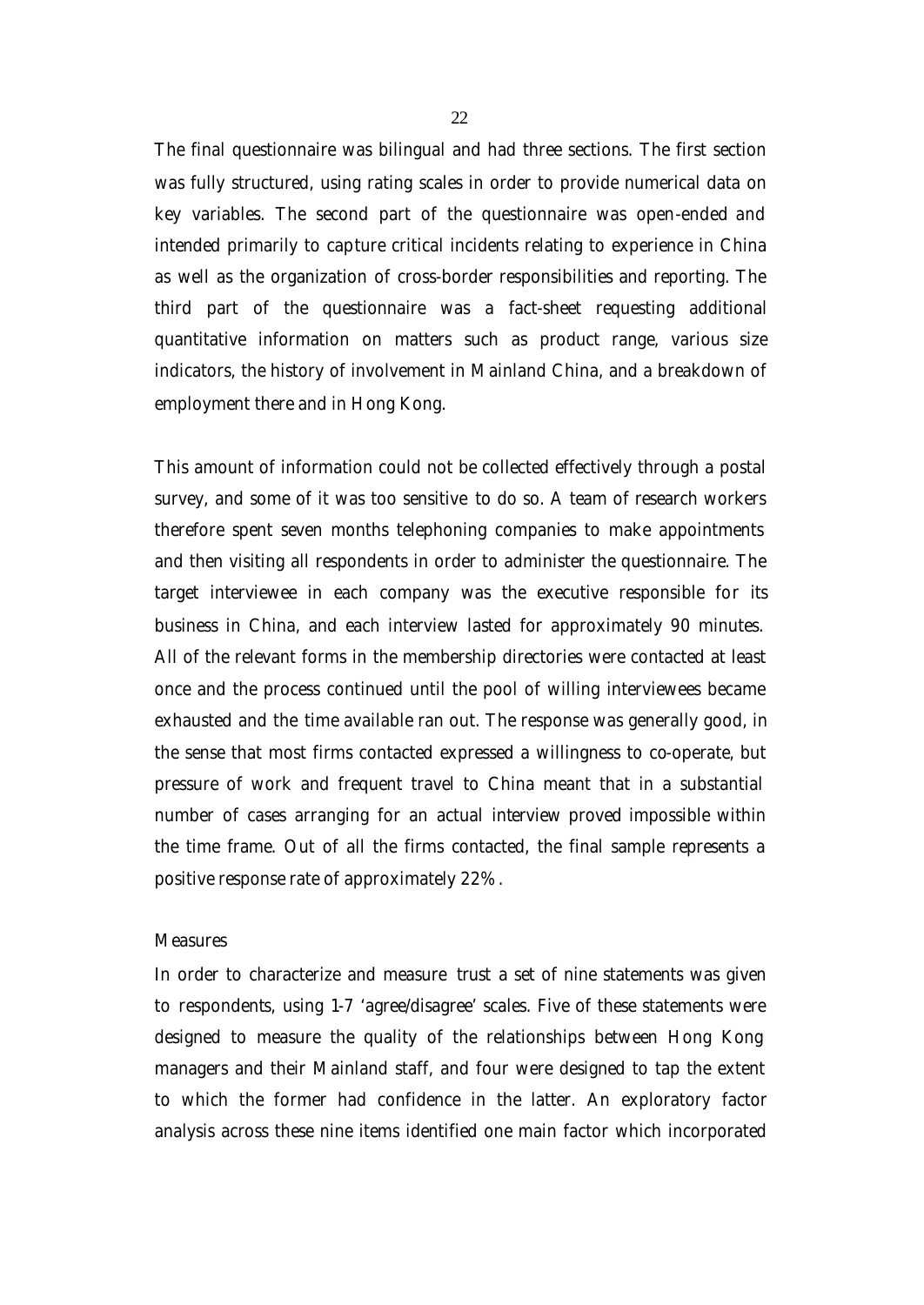all nine items and which was equivalent conceptually to *trust* in local personnel (Cronbach's α = 0.89).

Information was collected on two indicators of *traditional foundations for trust* between the Hong Kong companies and the people in their China units. These were the length of time the Hong Kong firm had directly invested in China (on the basis that traditional trust requires time to develop), and whether or not units were located in the culturally similar Guangdong Province.

The *foundations for institutional trust* in the China environment were assessed with reference to institutional maturity and the institutionalization of human resource competence in terms of availability of trained and competent local personnel. Two main aspects of institutional maturity were considered. The first concerns the extent to which China's legal system is perceived to be an effective system of support for transactions. This was assessed by a set of four items, for which  $\alpha = 0.86$ . The second (negative) indicator is the extent to which business success in China is seen to depend on personal connections (*guanxi*), and extent to which the actions of central and local government officials are seen as important but inconsistent. Exploratory factor analysis indicated that a single construct underlay the 13 items assessing these features, for which  $\alpha$  = 0.82. This factor may be called 'dependence on officials'.

The availability in China of training, and competent managers and employees was taken as an indicator of how far institutionalization of the country's education and training systems had progressed as a basis for having confidence in the availability of local human resources. For these three items,  $\alpha$  = 0.81. Questions were also asked about the extent to which managers and employees in the China units came from China rather than being recruited from outside. All the items used to indicate the basis for institutional trust employed 7-point scales.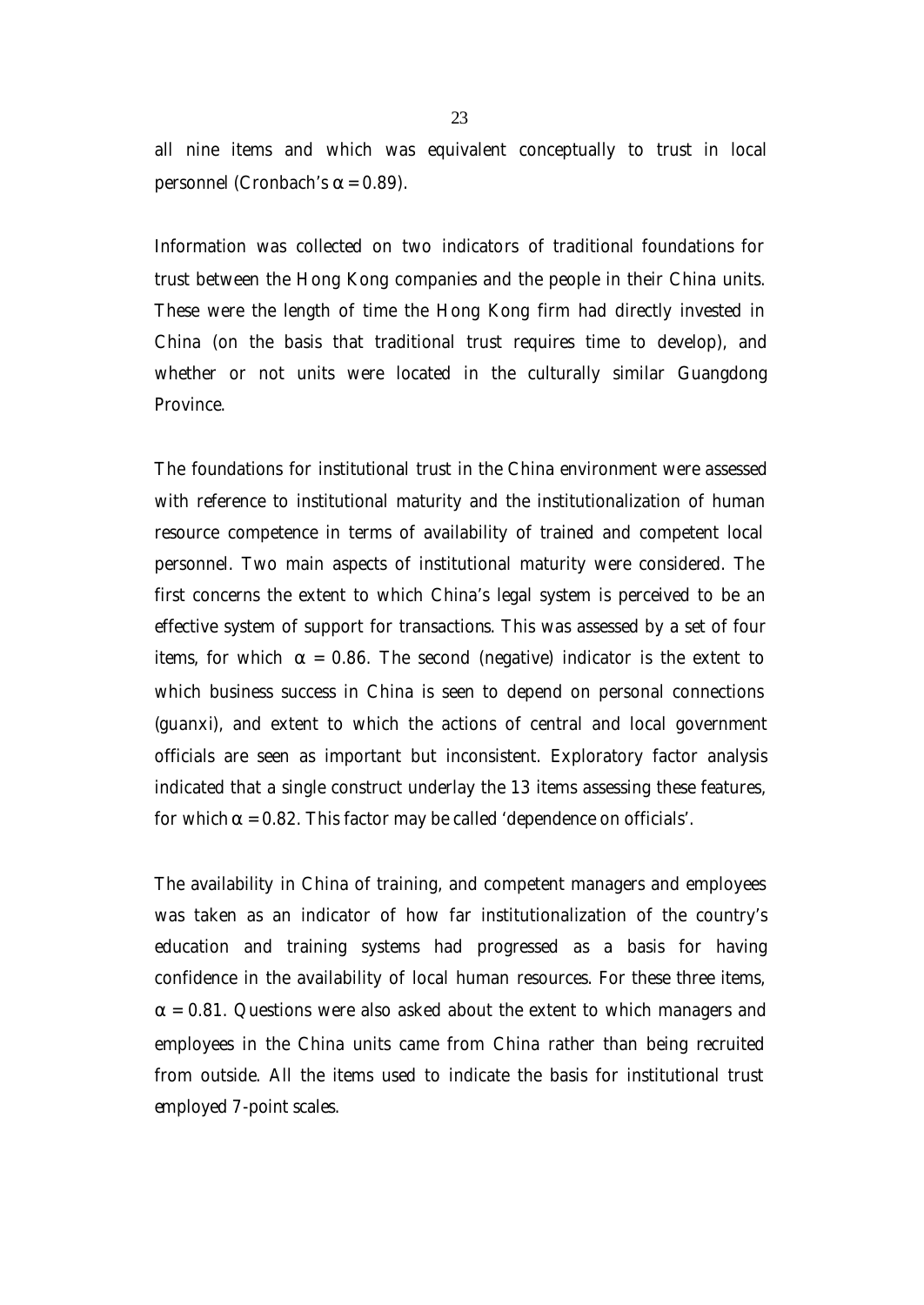The *active management of trust* was assessed both in terms of building traditional bases of trust and introducing within-company institutional trust. Indicators of the former were the frequency of personal contacts between company personnel in Hong Kong and those in the China unit(s), the frequency of contact with Mainland government officials, and the degree of emphasis on developing personal rapport with staff in China through careful pre-selection screening, building relationships, and shaping positive attitudes through training and social activities. The three personal rapport items were assessed on 7-point scales and when combined,  $\alpha$  = 0.66. The within-company institutionalization of home-based practices was assessed by the extent to which business practices are transferred to the organizational sub-unit. Respondents were asked through 7-point scales to assess the extent to which their firms' practices in six areas of management had been successfully transferred to China. Exploratory factor analysis identified a single factor, for which  $\alpha$  = 0.89.

#### *Results*

Table 2 reports the means, standard deviations and the correlation values for the variables in the study. It shows that the variables postulated to be predictors of trust are relatively independent of each other, with the highest shared variance between any of them being less than 10%. The correlations indicate that several variables are associated with trust, namely effectiveness of the legal system in China, the lack of dependence on officials, the availability of human resources and training, the recruitment of managers from China, policies to establish personal rapport with local Chinese staff, and the transfer of practices from Hong Kong.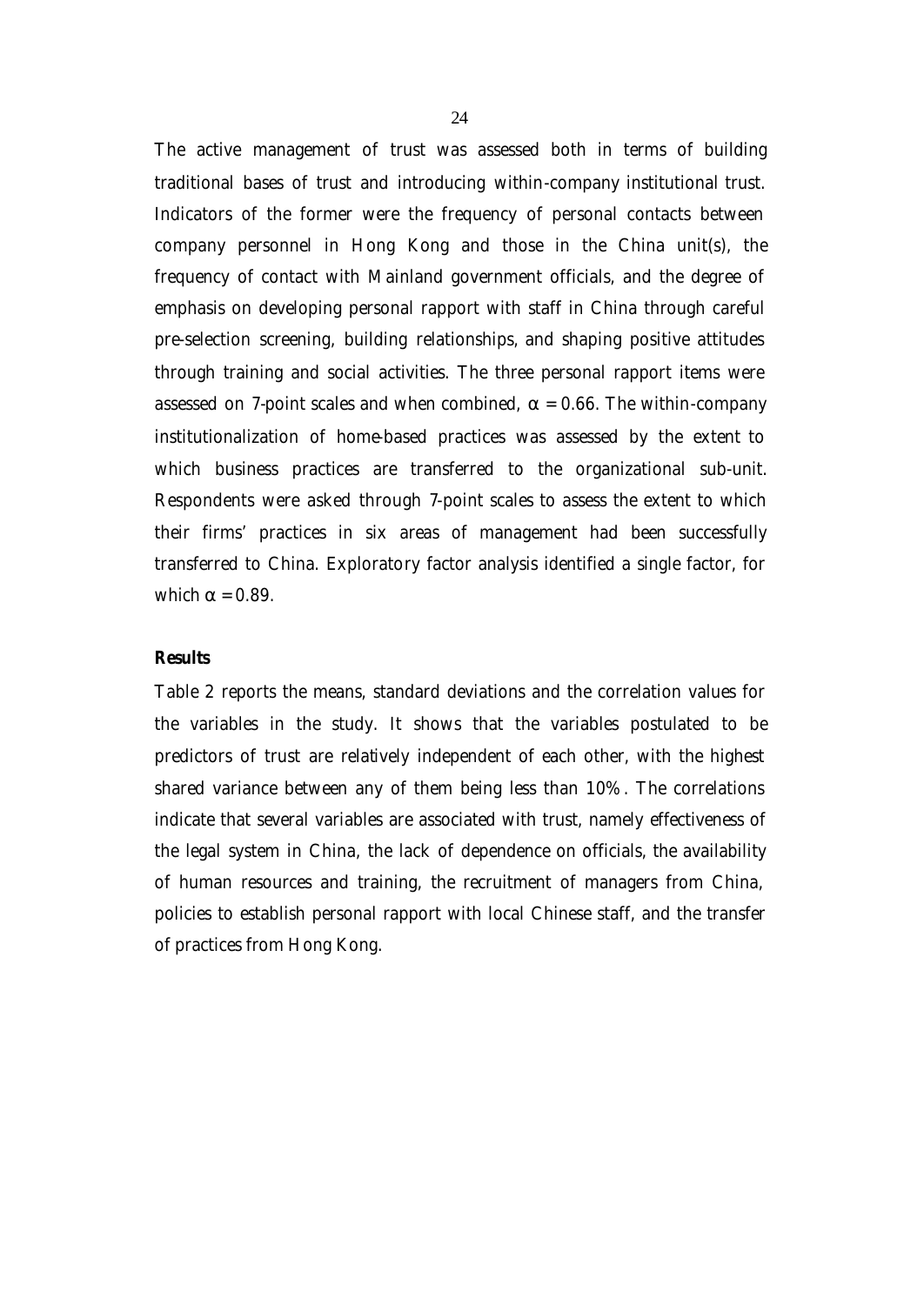## **Table 2. Descriptive Statistics and Correlations**

|                               | M     | <b>SD</b> |                 | 2               | 3               | 4               | 5               | 6               |          | 8               | 9               | 10              | 11     |
|-------------------------------|-------|-----------|-----------------|-----------------|-----------------|-----------------|-----------------|-----------------|----------|-----------------|-----------------|-----------------|--------|
|                               |       |           |                 |                 |                 |                 |                 |                 |          |                 |                 |                 |        |
| 1. Trust                      | 4.46  | 0.92      |                 |                 |                 |                 |                 |                 |          |                 |                 |                 |        |
| 2. Years investment in China  | 9.70  | 10.61     | 06              |                 |                 |                 |                 |                 |          |                 |                 |                 |        |
| 3. Location in Guangdong      | 0.37  | 0.48      | $-09$           | $-08$           |                 |                 |                 |                 |          |                 |                 |                 |        |
| 4. Legal system effectiveness | 3.04  | 1.01      | $23**$          | $\overline{03}$ | $-05$           |                 |                 |                 |          |                 |                 |                 |        |
| 5. Dependence on officials    | 65.32 | 8.82      | $-27**$         | $\overline{07}$ | 04              | $-14*$          |                 |                 |          |                 |                 |                 |        |
| 6. HR availability in China   | 4.03  | 0.97      | $56***$         | $\overline{02}$ | $-03$           | $19***$         | $-19**$         |                 |          |                 |                 |                 |        |
| 7. Managers from China        | 2.75  | 1.73      | $24***$         | $-04$           | $-05$           | $\overline{07}$ | $-21***$        | $20**$          |          |                 |                 |                 |        |
| 8. Employees from China       | 5.05  | 1.17      | $\overline{00}$ | 01              | $00\,$          | $\overline{02}$ | $-02$           | $-06$           | $-18***$ |                 |                 |                 |        |
| 9. Contact with China units   | 6.07  | 2.20      | 01              | 07              | 07              | $-18**$         | 03              | $-01$           | 02       | $-05$           |                 |                 |        |
| 10. Contact with officials    | 2.94  | 2.15      | $\overline{08}$ | $\overline{03}$ | $10*$           | $-24***$        | 08              | $\overline{05}$ | 03       | $-04$           | $28**$          |                 |        |
| 11. Personal rapport          | 16.10 | 2.75      | $26***$         | $\overline{06}$ | $\overline{00}$ | $\overline{01}$ | $\overline{10}$ | $12*$           | $13*$    | $-03$           | $\overline{06}$ | $\overline{01}$ |        |
| 12. Transfer of practices     | 4.57  | 1.12      | $34***$         | 04              | $\overline{02}$ | $\overline{07}$ | $-04$           | $21***$         | $14*$    | $\overline{04}$ | $\overline{09}$ | $13*$           | $30**$ |

\* p<0.05 \*\* p<0.01 Decimal points omitted from correlation coefficients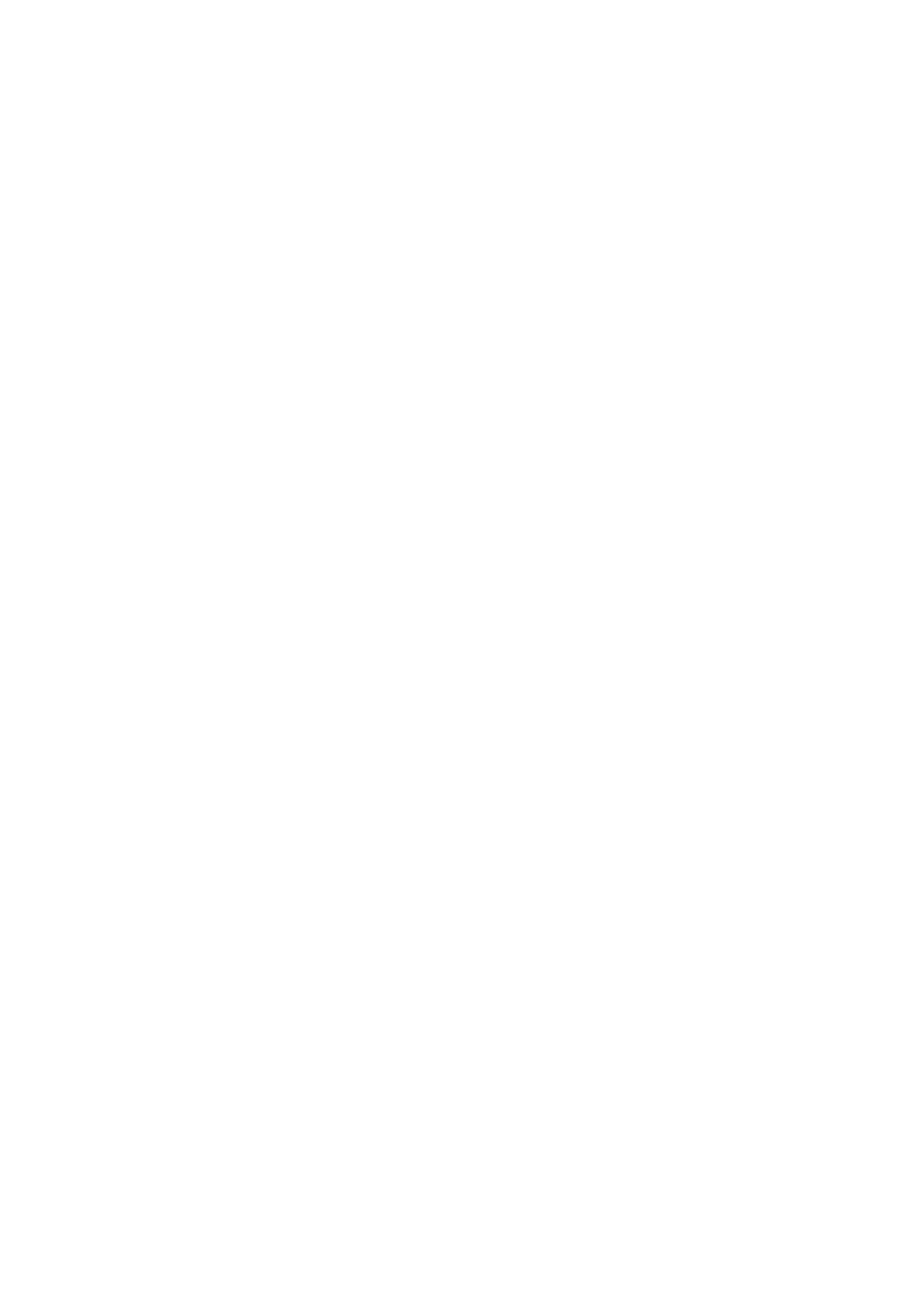Table 3 reports the results of a linear regression analysis (based on Figure 3) in which the independent variables are entered as potential predictors of trust. It should be borne in mind that the trust in question here is that of Hong Kong managers in the staff of their units in Mainland China. The highest correlation between any two predictor variables is  $r = 0.30$  which means that there are no substantial problems of multicollinearity. The combination of independent variables predicts 47% of the variance in trust (F=18.90, p<.001). The postulated traditional foundations for trust, length of time investing in China and location in Guangdong province, do not turn out to be predictors. By contrast, most of the institutional foundations are consistent predictors of trust. When the legal system in China is seen to provide an effective system of support for transactions, and when there is not a high level of dependence on local officials, trust in local personnel tends to be higher. The availability of competent managers and employees in China, and the ability to source managers locally also predict higher levels of trust.

## **Table 3. Regression of Traditional and Institutional Familiarity and Active Trust Management on the Level of Trust in China Units**

| <b>Beta Coefficient</b> | Significance (p)     |  |  |  |
|-------------------------|----------------------|--|--|--|
|                         |                      |  |  |  |
| .034                    | n.s.                 |  |  |  |
| $-069$                  | n.s.                 |  |  |  |
|                         |                      |  |  |  |
|                         |                      |  |  |  |
| .121                    | $-.017$              |  |  |  |
| $-163$                  | .001                 |  |  |  |
| .400                    | .000                 |  |  |  |
| .174                    | .001                 |  |  |  |
| .012                    | n.s.                 |  |  |  |
|                         |                      |  |  |  |
|                         |                      |  |  |  |
| .019                    | n.s.                 |  |  |  |
| .080                    | n.s.                 |  |  |  |
|                         |                      |  |  |  |
| .186                    | .000                 |  |  |  |
| .195                    | .000                 |  |  |  |
|                         | $\sim$ $\sim$ $\sim$ |  |  |  |

 $R^2$  = 0.47, Adjusted R<sup>2</sup> = 0.44, F = 18.90, p<0.001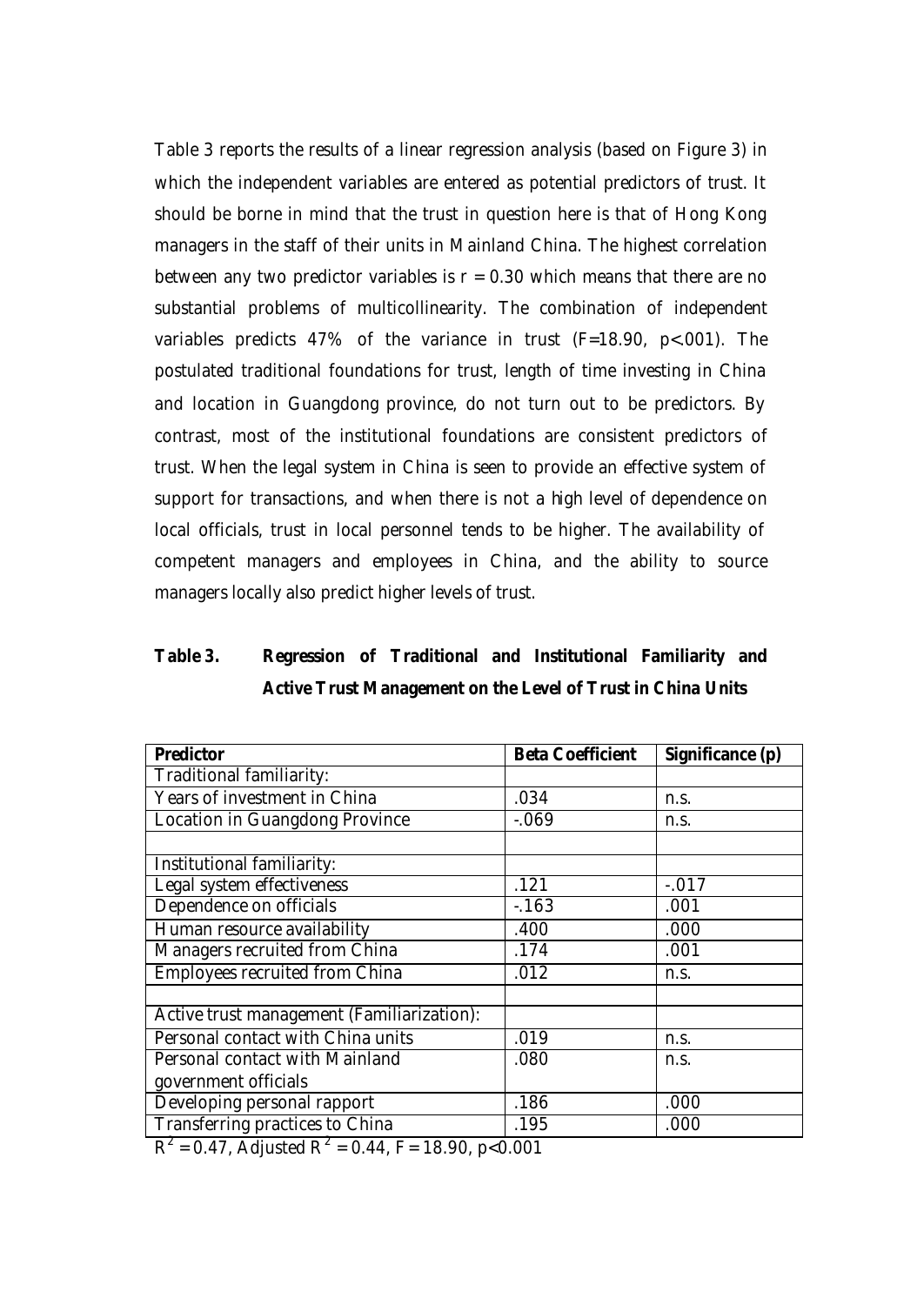An active management of trust appears to produce results. Moves towards building trust on a traditional basis, through developing personal rapport with local Chinese staff, result in higher trust. More frequent personal contacts with China-based units of themselves do not, however, have an impact probably because such contacts may in some cases have a purpose inimical to trust building such as personal surveillance. Nor is frequency of contact with government officials a predictor. The institutionalization of company practices through transferring them to China units emerges as a very strong predictor of trust in local personnel. Taken together, the indicators of active trust predict 16% variance in trust.

We also suggested in Figure 3 that trust in cross-border units lays a good foundation for achieving a better performance from them. To assess performance, respondents were asked to provide a rating for three items concerning satisfaction with activities in China on 1-7 scales. The items making up the scale were taken from Venkatraman and Ramanujam (1986). The zero order correlation between trust and this performance measure is highly significant ( $r = 0.47$ ,  $p < 0.001$ ). Data were also available from most participating companies on the growth of profits and sales from activities in China over the previous two years. Trust was also correlated with these indicators, though not so highly: with profit growth  $r = 0.18$ ,  $p < 0.01$ , and with sales growth  $r = 0.15$ ,  $p < 0.01$ .

#### **V. DISCUSSION**

Findings from the survey suggest that, despite the ostensible cultural affinity between Hong Kong and Mainland China, reliance could not be placed on traditional foundations for trust. It was surprising to find that the time companies invested in China, or their location in Guangdong Province rather than elsewhere, had no apparent effect on the level of trust in local Mainland personnel. It is also noteworthy that the traditional means of coping with unreliable institutional provisions, namely direct personal contact with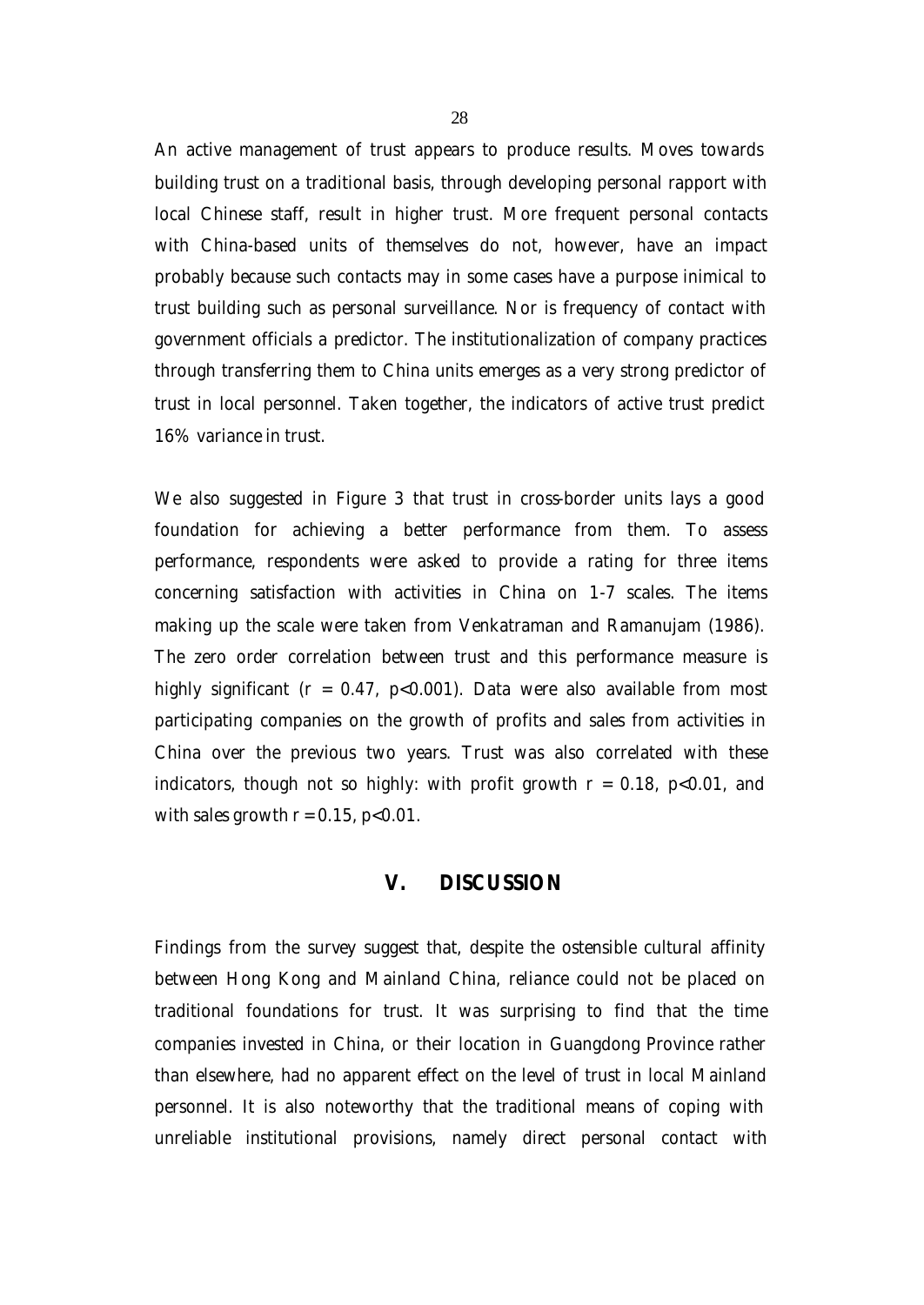government officials, was not effective in generating trust in local personnel. As expected Hong Kong managers tended to have more frequent contacts with government officials in cases where the legal system was unreliable, but it was the system itself rather than personal contacts with the people administering it that either facilitated or inhibited the development of trust in local staff. Institutional foundations in fact provided a sounder support for organizational trust. The more that managers perceived they could rely on the institutional system rather than having to depend on officials, the greater tended to be their trust in local staff. The exact reasons for this require further exploration, but it is likely that a reliable system provides norms and control for local staff to follow, whereas the intervention of officials could encourage come capriciousness in the attitudes and behaviour of local personnel.

This paper has developed the notion of active trust. It has made the concept more explicit and also demonstrated its efficacy in generating trust. Active trust is not a simple replacement for either traditional or institutional trust, and it is unlikely to prove so reliable a basis for trust as these two socially embedded foundations. Nevertheless, active trust is a valuable means of developing trust within organizations particularly in an environment such as that of contemporary China where both traditional and institutional foundations may not be readily available to foreign managers. Active trust is a phenomenon that can come within the purview of managerial action and to which managers can relate.

The reported experience of Hong Kong firms in China indicates that active measure to strengthen both traditional and institutional aspects of trust can be effective. Efforts to develop personal rapport with Mainland staff, who had also been carefully screened before selection, increased the trust that could be vested in them. The transfer of practices to Mainland units also increased trust in local staff. Our questioning about the development of personal rapport was originally intended as part of an exploration of control practices and this finding recalls the interdependence that trust has with control. On the one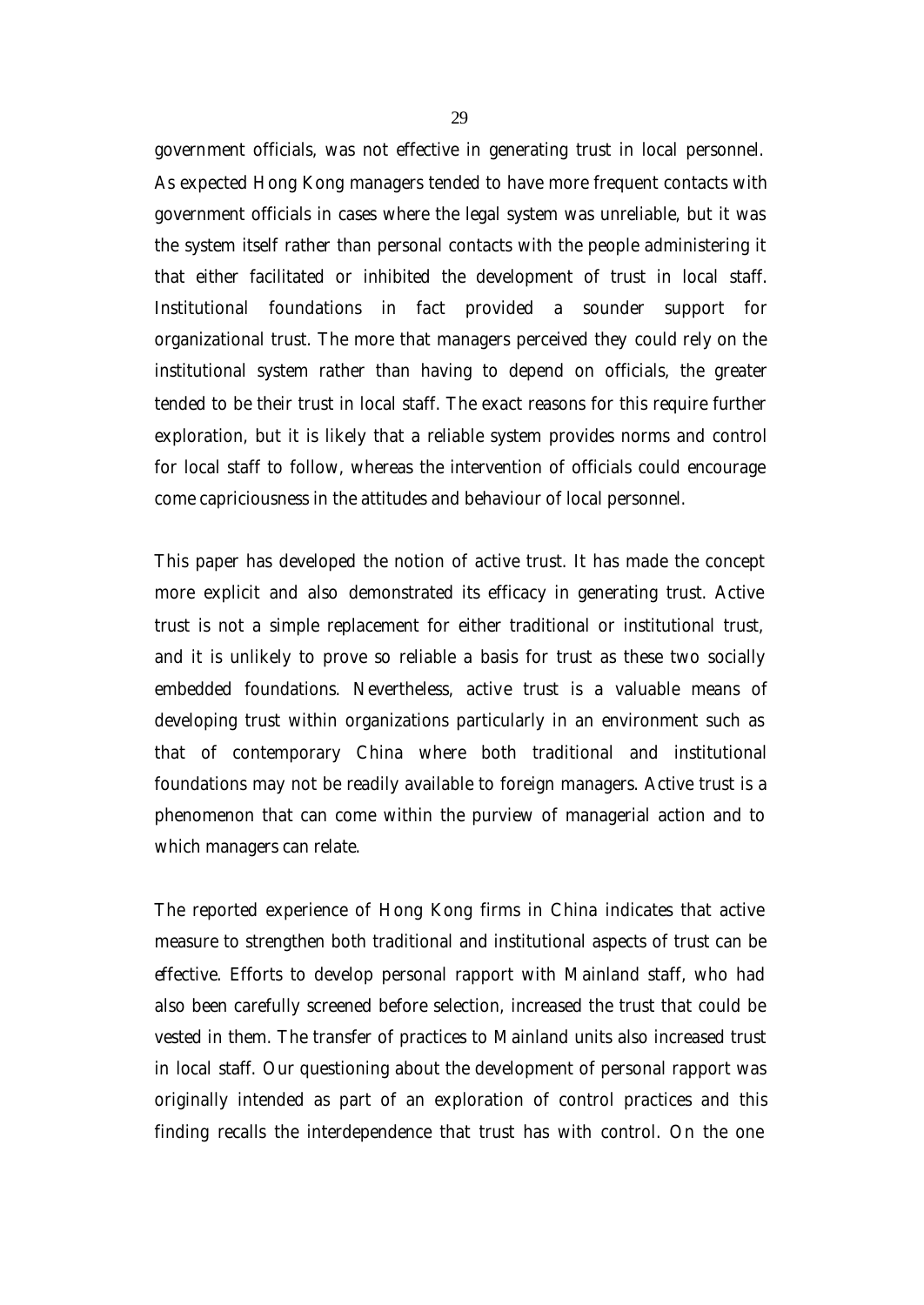hand, trust to some extent obviates the need for control; the leap of faith it requires can be regarded as a substitute for control in the belief that employees will be dependable and not let one down. On the other hand, while trust requires a suspension of belief (Möllering 2001) and hence implies risk, a policy of active trust is usually a more "controlled" risk than not investing in trust at all. The fostering of personal rapport with staff in cross-border units provides the basis for maintaining first-hand judgments on the behaviour and performance of those staff. The transfer of established company practices provides a micro-level institutionalization that further familiarizes organizational behaviour and underwrites the leap of faith.

There is a degree of uncertainty concerning the results of active trust, and the results are likely to be more modest than those arising from traditional and institutional trust. At the same time, an active trust policy offers managers the opportunity to build trust as a contribution towards better organizational performance employing measures that enhance control with trust rather than undermining it.

#### **VI. CONCLUSION**

This exploratory paper has developed a framework for the understanding and prediction of organizational trust. This framework recognizes two foundations for trust that may be present in a society, both of which enable people to have confidence in the actions of others towards their interest on the basis of familiarity. Familiarity is the knowledge and understanding from which trust occurs most naturally. It derives in a traditional manner through first-hand contact that permits induction or from the role of institutional codification from which the behaviour and competencies of others may be deduced. The former, traditional trust, provides self-control over opportunism, whereas institutional trust provides for external controls. We further postulated that managers can pursue policies to generate active trust within organizational contexts that are characterized by a lack of familiarity. An examination of the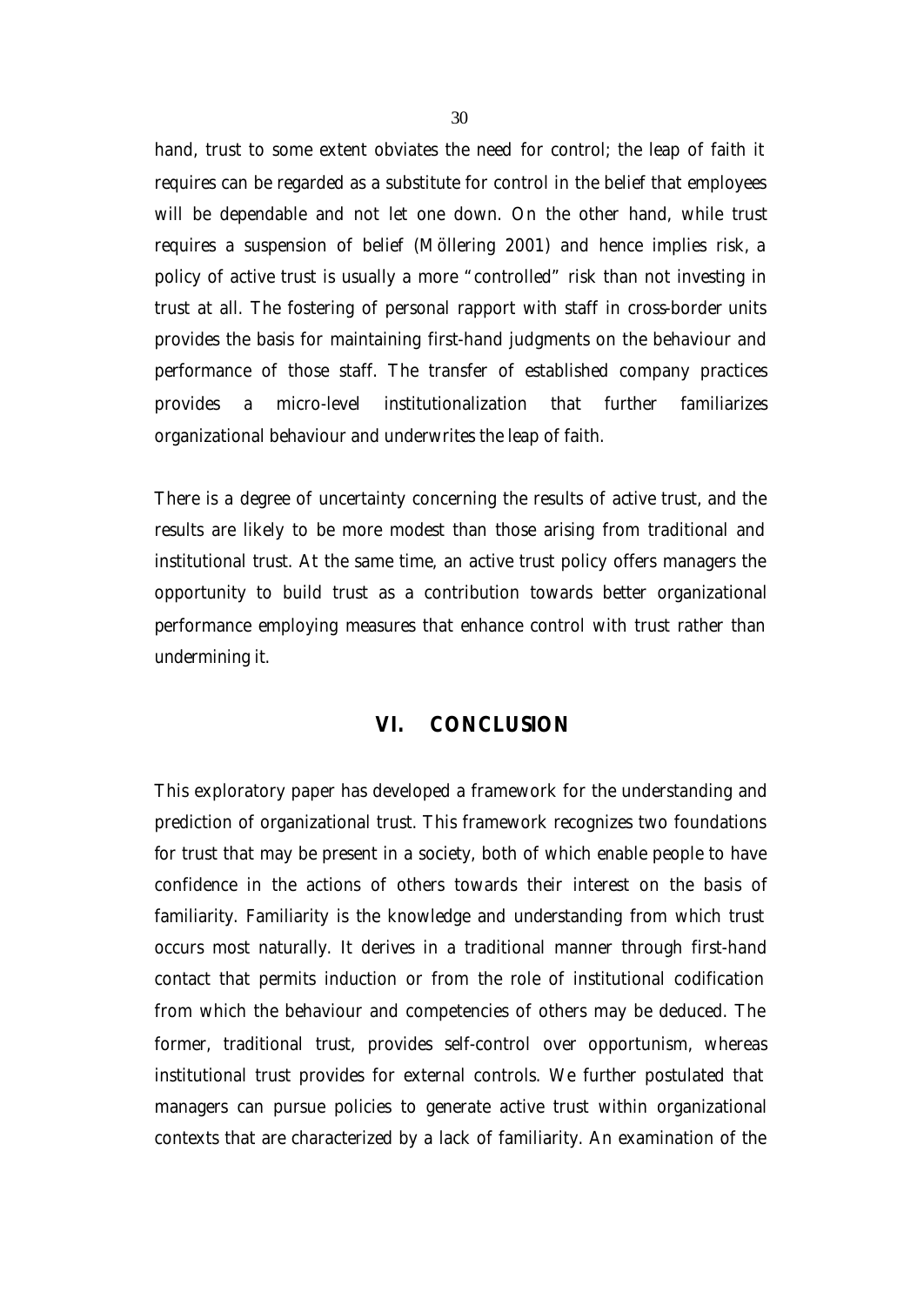experience of Hong Kong firms with organizational units in China served to illustrate these distinctions, especially the contribution of active trust.

In conclusion, we claim that this paper contributes a meaningful notion of *trust-conscious management* relevant in the Chinese business context and beyond. Trust in business relations remains elusive, but our findings foster an appreciation of the main paths of trust creation. *Trust-conscious managers* will be sensitized to the importance of familiarity, traditional or institutional, and the extent to which it may be naturally available to them. At the same time, familiarization leading to active trust can be seen as another feasible path to trust, especially in unfamiliar circumstances. While we should acknowledge these alternatives, we must not be under the illusion that trust can ever be "manageable" to a degree where it becomes full-controlled or, indeed, risk-free – for then one could no longer speak of trust. There always remains a leap of faith to be made, which represents the ultimate skill in *trustconscious management* rather than the skills of recognizing and actively creating familiarity. Further research in this area can build on the refined conceptual and empirical understanding that we have provided in this paper.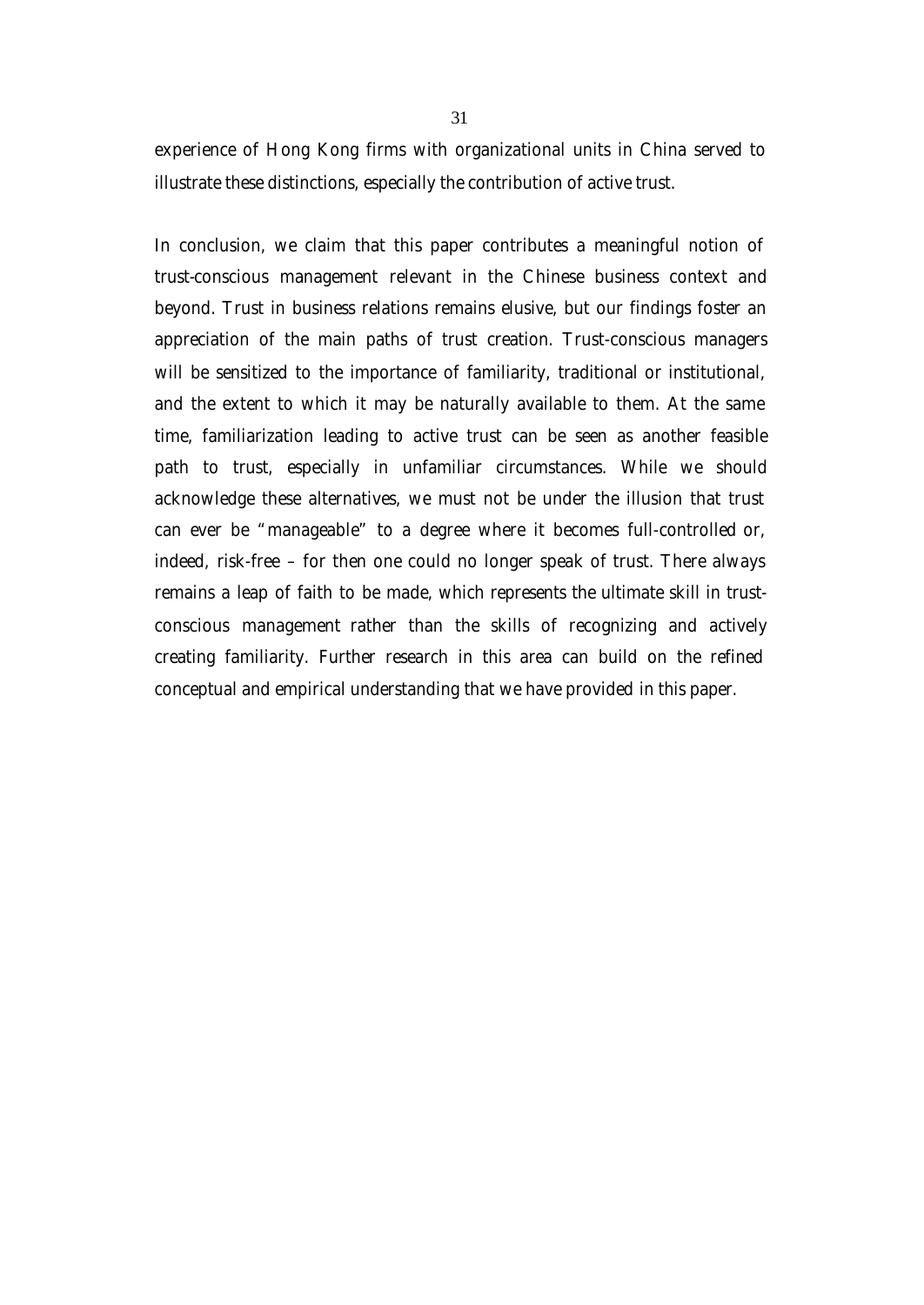#### **REFERENCES**

- Barber, B. 1993. *The Logic and Limits of Trust*. New Brunswick, NJ: Rutgers University Press.
- Beamish, P.W. 1988. *Multinational Joint Ventures in Developing Countries.* London, Routledge.
- Boisot, M. and J. Child 1996. From fiefs to clans: Explaining China's emergent economic order. *Administrative Science Quarterly*, **41** (4) 600-628.
- Brislin, R. 1970. Back-translation for cross-cultural research. *Journal of Applied Psychology,* **1** 185-216.
- Child, J. 1994. *Management in China during the Age of Reform*. Cambridge: Cambridge University Press.
- Child, J. 1998. Trust and international strategic alliances: The case of Sinoforeign joint ventures. In C. Lane and R. Bachmann (eds.), *Trust Within and Between Organizations.* Oxford: Oxford University Press 241-272.
- Child, J. and D. Tse 2001. China's transition and its implications for international business. *Journal of International Business Studies.* **32**  (forthcoming)
- Eisenstadt, S. N. and Roniger, L. 1984. *Patrons, Clients and Friends: Interpersonal Relations and the Structure of Trust in Society*. Cambridge: Cambridge University Press.
- Fukuyama, F. 1995. *Trust: The Social Virtues and the Creation of Prosperity.* London: Hamish Hamilton.
- Gambetta, D. 1988. Can we trust trust? In D. Gambetta (ed.), *Trust: Making and Breaking Co-operative Relations.* Oxford: Basil Blackwell 213-237.
- Giddens, A. 1984. *The Constitution of Society.* Cambridge: Polity Press.
- Giddens, A. 1990. *The Consequences of Modernity.* Cambridge: Polity Press.
- Giddens, A. 1991. *Modernity and Self-identity.* Cambridge: Polity Press.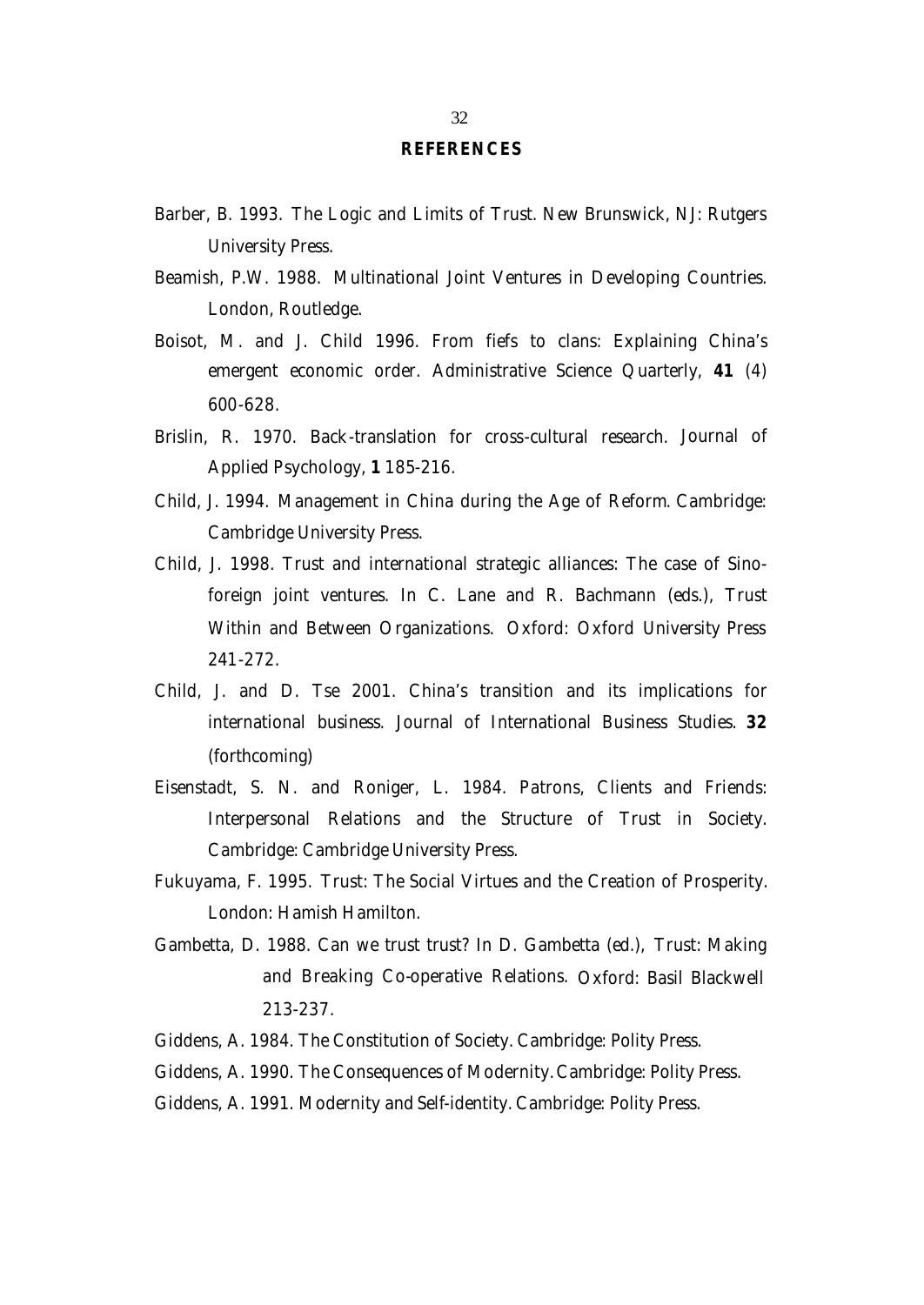Press 56-109.

- Giddens, A. 1994b. Risk, trust, reflexivity. In U. Beck, A. Giddens and S. Lash (eds.), *Reflexive Modernization.* Cambridge: Polity Press 184- 197.
- Kern, H. 1998. Lack of trust, surfeit of trust: Some causes of the innovation crisis in German industry. In C. Lane and R. Bachmann (eds.), *Trust Within and Between Organizations*. Oxford: Oxford University Press 203-213.
- Lane, C. 1998. Introduction: Theories and issues in the study of trust. In C. Lane and R. Bachmann (eds.), *Trust Within and Between Organizations*. Oxford: Oxford University Press 1-30.
- Lane, C. and R. Bachmann (eds.), *Trust Within and Between Organizations*. Oxford: Oxford University Press
- Lewicki, R. J. and B. B. Bunker. 1996. Developing and maintaining trust in work relationships. In R. M. Kramer and T. R. Tyler (eds.), *Trust in Organizations*. Thousand Oaks, CA: Sage 114-139
- Lubman, S. 1995. Introduction: The future of Chinese law. *China Quarterly*, Special Issue on China's Legal Reform. No. **141** 1-21
- Luhmann, N. 1979. *Trust and Power.* Chichester: John Wiley.
- Luhmann, N. 1988. Familiarity, confidence, trust: Problems and alternatives. In D. Gambetta (ed.), *Trust: Making and Breaking Co-operative Relations*. Oxford: Basil Blackwell 94-107.
- McDonald, G. 1995. Business ethics in China. In H. Davies (ed.), *China Business: Context and Issues.* Hong Kong: Longman 170-189.
- Meier, J., J. Perez and J. R. Woetzel 1995. Solving the puzzle MNCs in China. *McKinsey Quarterly*. **1995/2** 20-33.
- Misztal, B. 1996. *Trust in Modern Societies.* Cambridge: Polity Press.
- Möllering, G. 2001. The nature of trust: From Georg Simmel to a theory of expectation, interpretation and suspension. *Sociology,* **35** (2) (forthcoming).